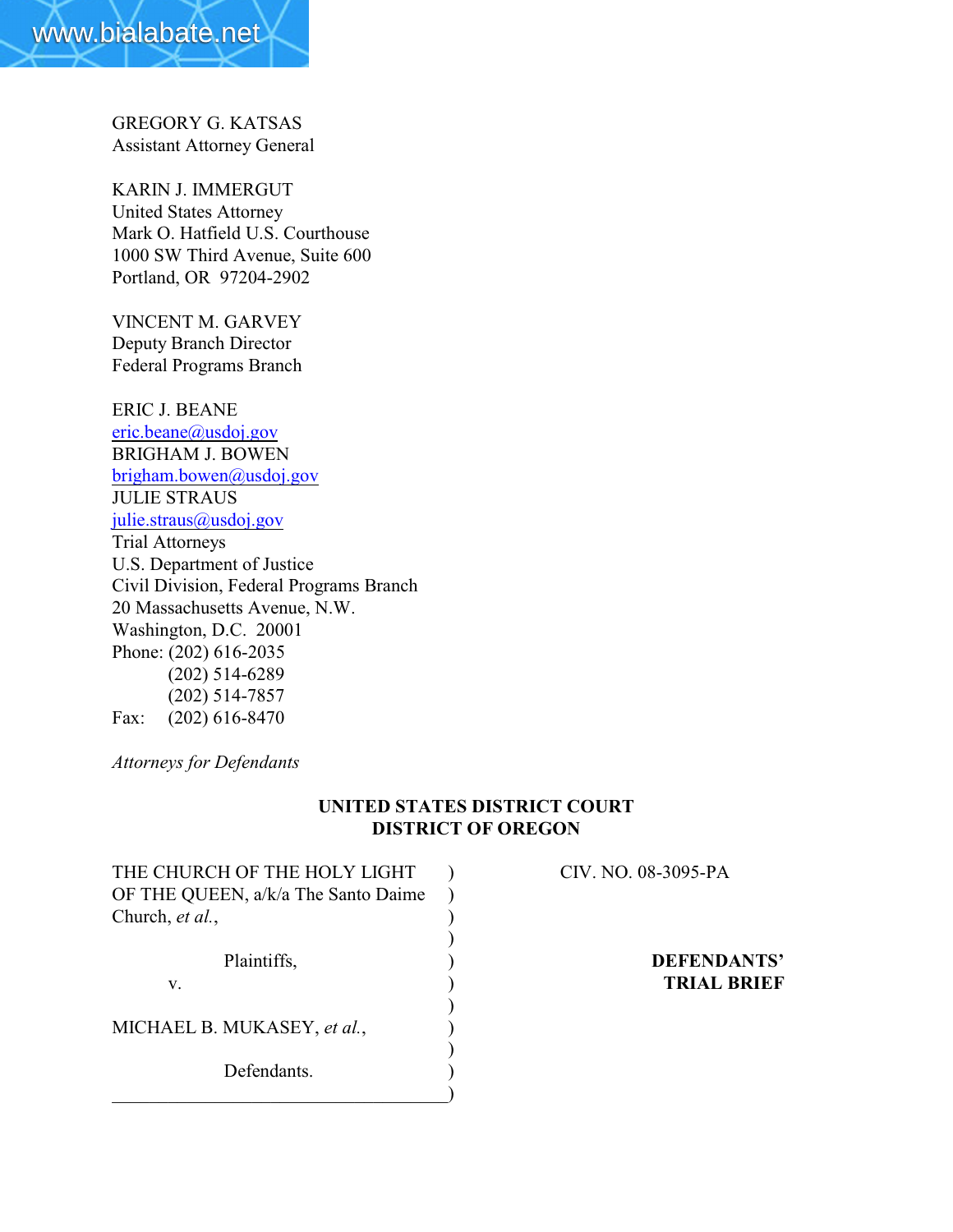# **TABLE OF CONTENTS**

| Ι. |           |    | THE ENTIRE ACTION SHOULD BE DISMISSED FOR LACK                                                                                                                                                                                                             |
|----|-----------|----|------------------------------------------------------------------------------------------------------------------------------------------------------------------------------------------------------------------------------------------------------------|
| Π. |           |    | PLAINTIFFS CANNOT ESTABLISH THAT THE GOVERNMENT'S                                                                                                                                                                                                          |
|    | A.        |    |                                                                                                                                                                                                                                                            |
|    | <b>B.</b> |    | The Government Will Demonstrate at Trial That Enforcement of<br>the CSA Furthers Compelling Governmental Interests Through                                                                                                                                 |
|    |           | 1. | The government has a compelling health and safety interest in                                                                                                                                                                                              |
|    |           | 2. | The government has a compelling interest in banning the use<br>of ayahuasca by high-risk groups (age, medical history, history<br>of drug abuse, and history of psychiatric disorders). 12                                                                 |
|    |           | 3. | If an exemption is granted for the Santo Daime Church to<br>consume ayahuasca for ceremonial purposes, the government<br>has a compelling interest in verifying the quantity of ayahuasca<br>imported or manufactured and the concentration of DMT and all |
|    |           | 4. | The government has a compelling interest in preventing the<br>diversion of ayahuasca to non-religious use or to participants                                                                                                                               |
|    |           | 5. | The government has a compelling interest in requiring requests for<br>exemptions from the CSA and/or for petitions for rescheduling to be                                                                                                                  |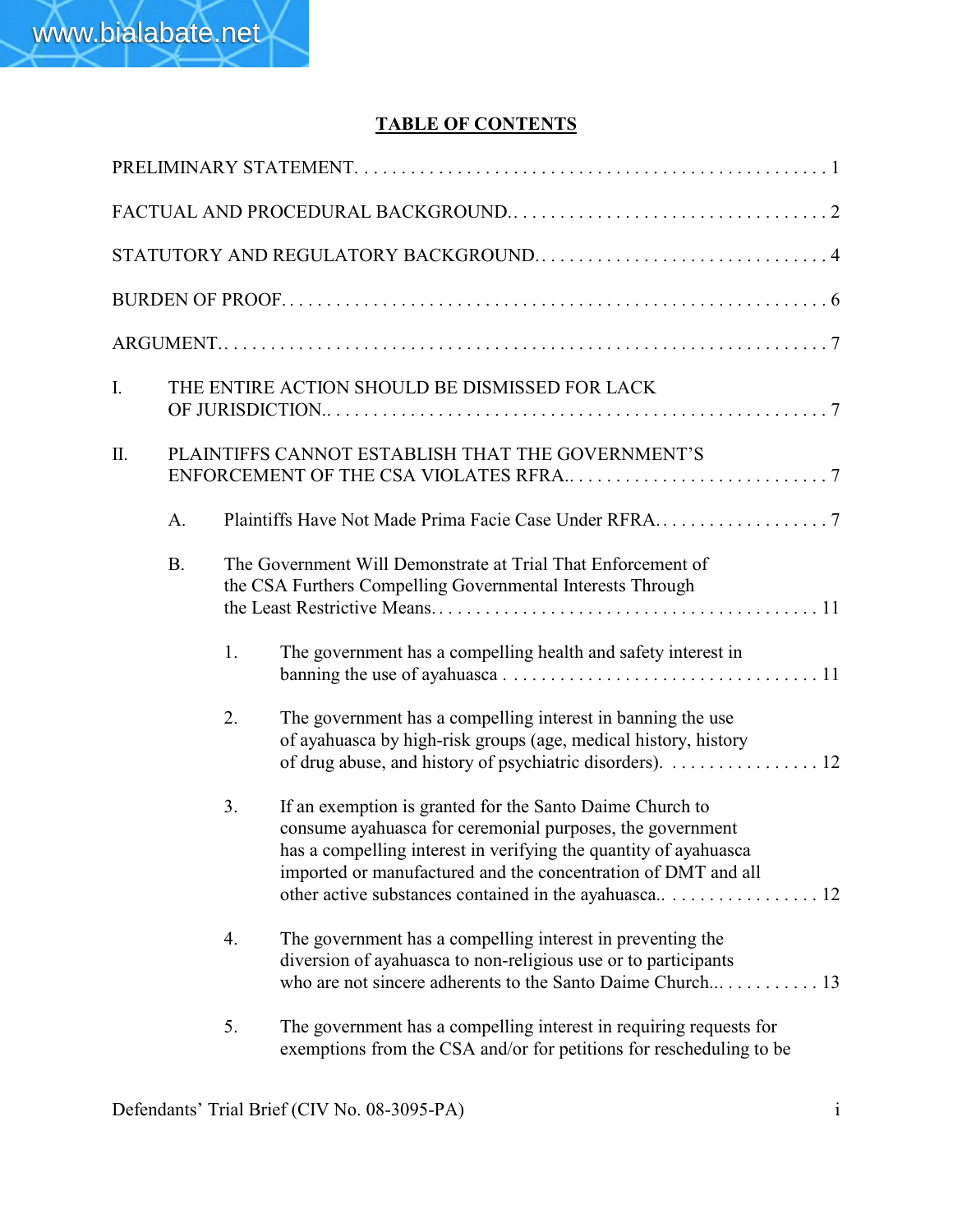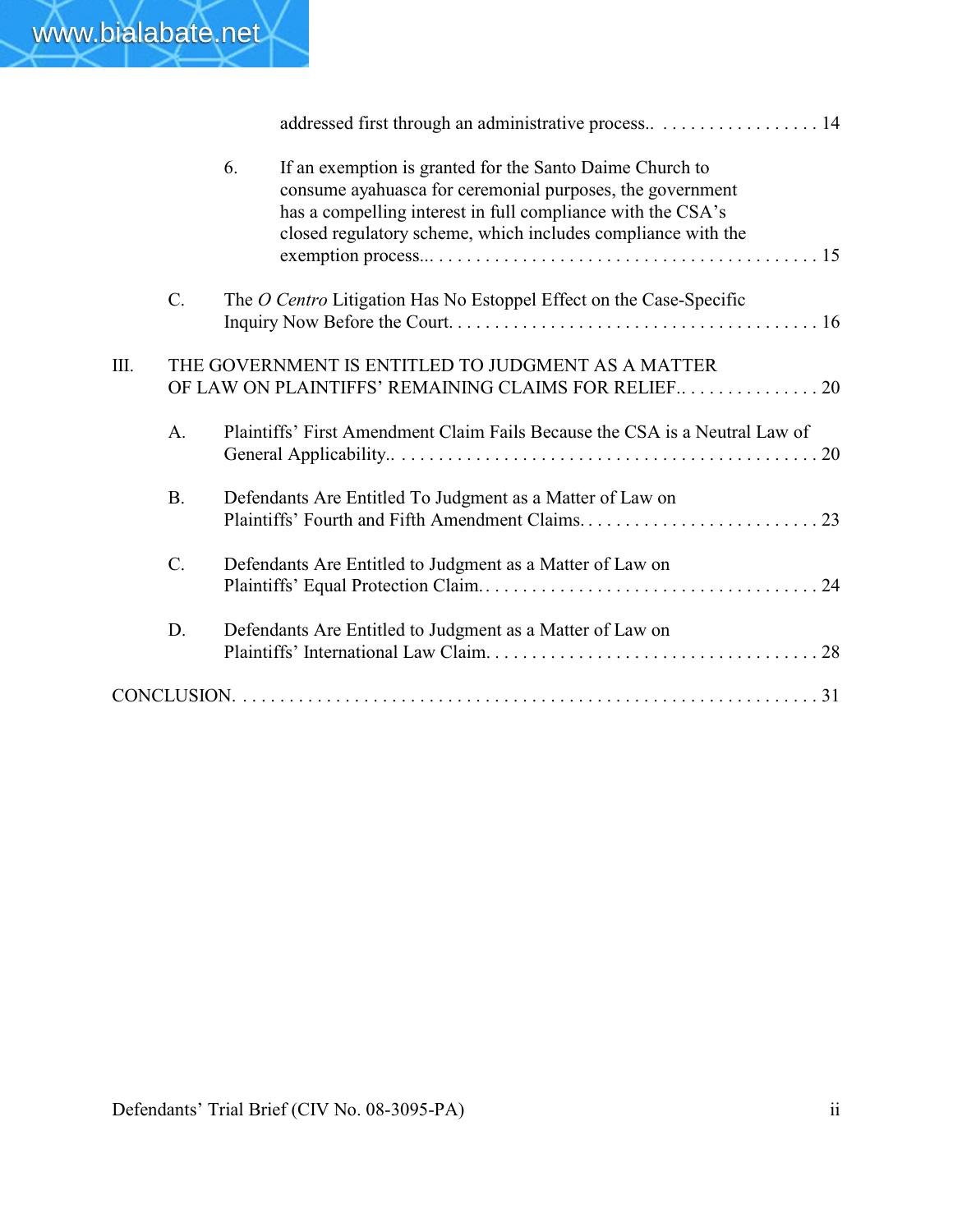# **TABLE OF AUTHORITIES**

# **CASES PAGE(S)** *Adarand Constructors, Inc. v. Pena*, 515 U.S. 200 (1995). .................................................. 24-25 *Beck v. Washington*, 369 U.S. 541 (1962)..................................................... 26 *Camacho v. White*, 918 F.2d 74 (9th Cir. 1990). ............................................... 26 *Cantwell v. Connecticut,* 310 U.S. 296 (1940)...................................................... 31 *Central Delta Water Agency v. United States,* 306 F.3d 938 (9th Cir. 2002). .............................................. 18 *Church of the Lukumi Babalu Aye, Inc. v. City of Hialeah*, 508 U.S. 520 (1993)................................................... 20-22 *Coeur D'Alene Tribe of Idaho v. Hammond,* 384 F.3d 674 (9th Cir. 2004). ............................................. 16 *Droz v. C.I.R.*, 48 F.3d 1120 (9th Cir. 1995). ............................................. 25 *Employment Div., Dep't of Human Resources of Oregon v. Smith*, 494 U.S. 872 (1990)..................................................... 20 *Engquist v. Oregon Dep't of Agric.,* 478 F.3d 985 (9th Cir. 2007). ............................................. 27 *FCC v. Beach Commc'ns, Inc.,* 508 U.S. 307 (1993). ..................................................... 25 *Goehring v. Brophy,* 94 F.3d 1294 (9th Cir. 1996). ............................................... 6 *Gonzales v. O Centro Espirita Beneficiente Unaio do Vegetal*, 546 U.S. 418 (2006)................................................. 8, 17, 20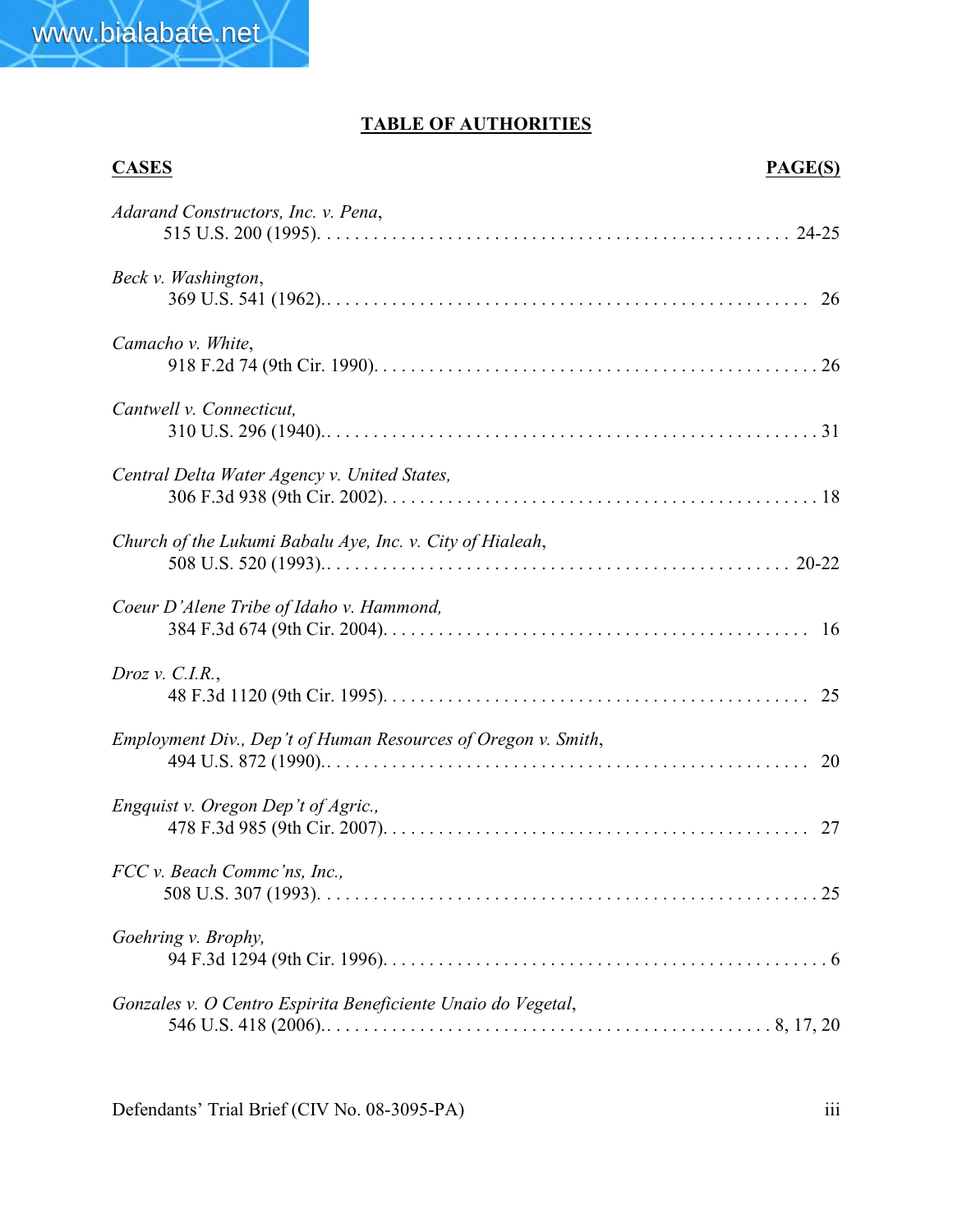| Hartford Fire Ins. Co. v. California,                                      |
|----------------------------------------------------------------------------|
| Hilton v. Guyot,                                                           |
| Multi Denominational Ministry of Cannabis and Rastafari, Inc. v. Gonzales, |
| NAACP v. Alabama,                                                          |
| N.L.R.B. v. World Evangelism, Inc.                                         |
| Nat'l Med. Enters, Inc. v. Sullivan,                                       |
| Navajo Nation v. United States Forest Service,                             |
| Nordlinger v. Hahn,                                                        |
| North Pacifica LLC v. City of Pacifica,                                    |
| O Centro Espirita Beneficiente Unaio do Vegetal v. Ashcroft,               |
| Olsen v. Mukasey,                                                          |
| Orff v. United States,                                                     |
| Reyn's Pasta Bella, LLC v. Visa USA, Inc.,                                 |
| Rosenbaum v. City and County of San Francisco,                             |
| Sherbert v. Verner,                                                        |
| Defendants' Trial Brief (CIV No. 08-3095-PA)<br>1V                         |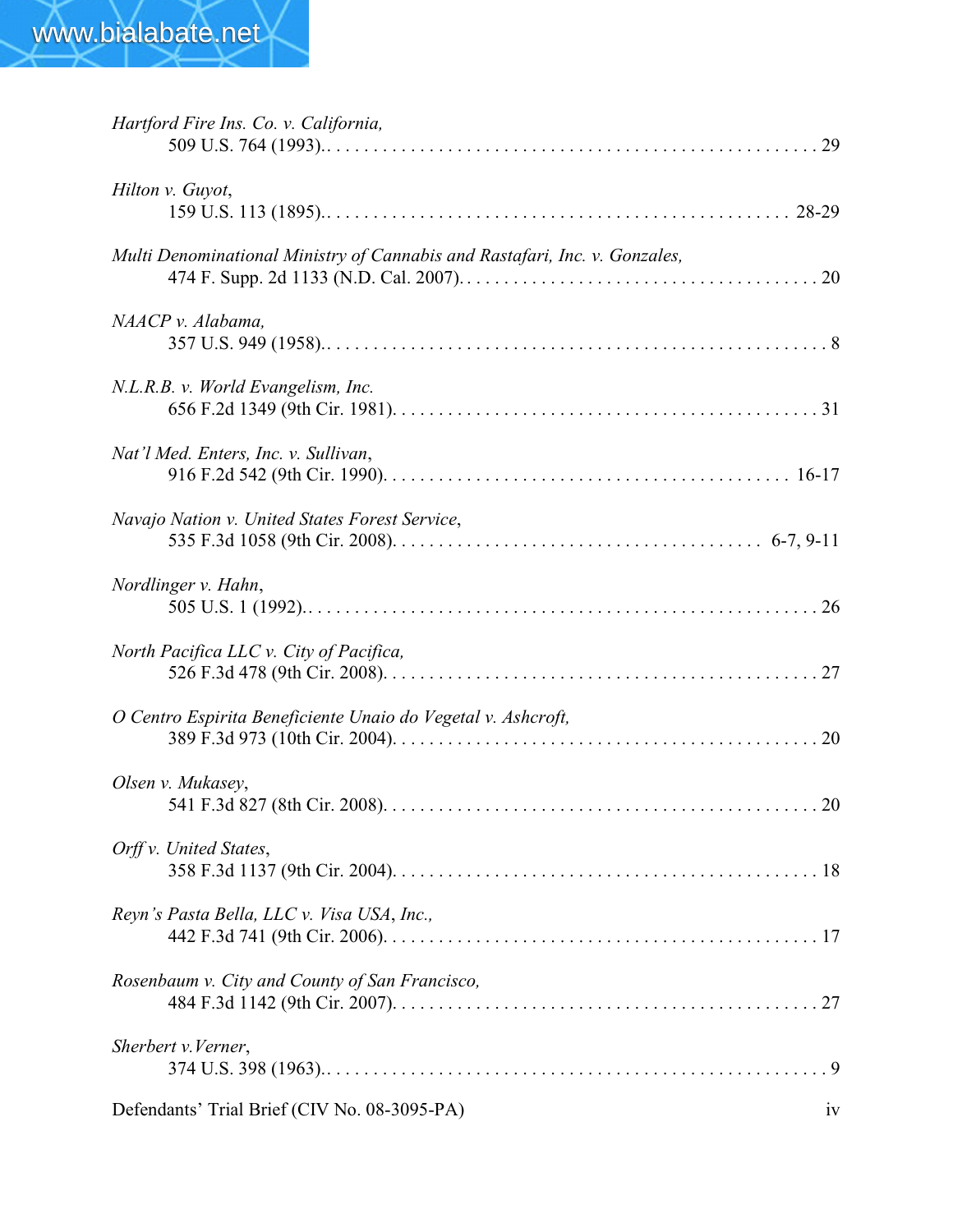| Snoqualmie Indian Tribe v. FERC                                                                 |  |
|-------------------------------------------------------------------------------------------------|--|
| Societe Nationale Industrielle Aerospatiale v. United States Dist. Ct. for the S.Dist. of Iowa, |  |
| Sosa v. Alvarez-Machain,                                                                        |  |
| Starbuck v. City and County of San Francisco,                                                   |  |
| Steffel v. Thompson,                                                                            |  |
| Stormans Inc. v. Selecky,                                                                       |  |
| United States v. Israel,                                                                        |  |
| United States v. Mendoza,                                                                       |  |
| United States v. Vasquez-Ramos,                                                                 |  |
| United States v. Zimmerman,                                                                     |  |
| United States Parole Comm'n v. Geraghty,                                                        |  |
| Wisconsin v. Yoder,                                                                             |  |
| Worldwide Church of God v. Philadelphia Church of God, Inc.,                                    |  |

# **STATUTES AND REGULATIONS**

| Defendants' Trial Brief (CIV No. 08-3095-PA) |  |
|----------------------------------------------|--|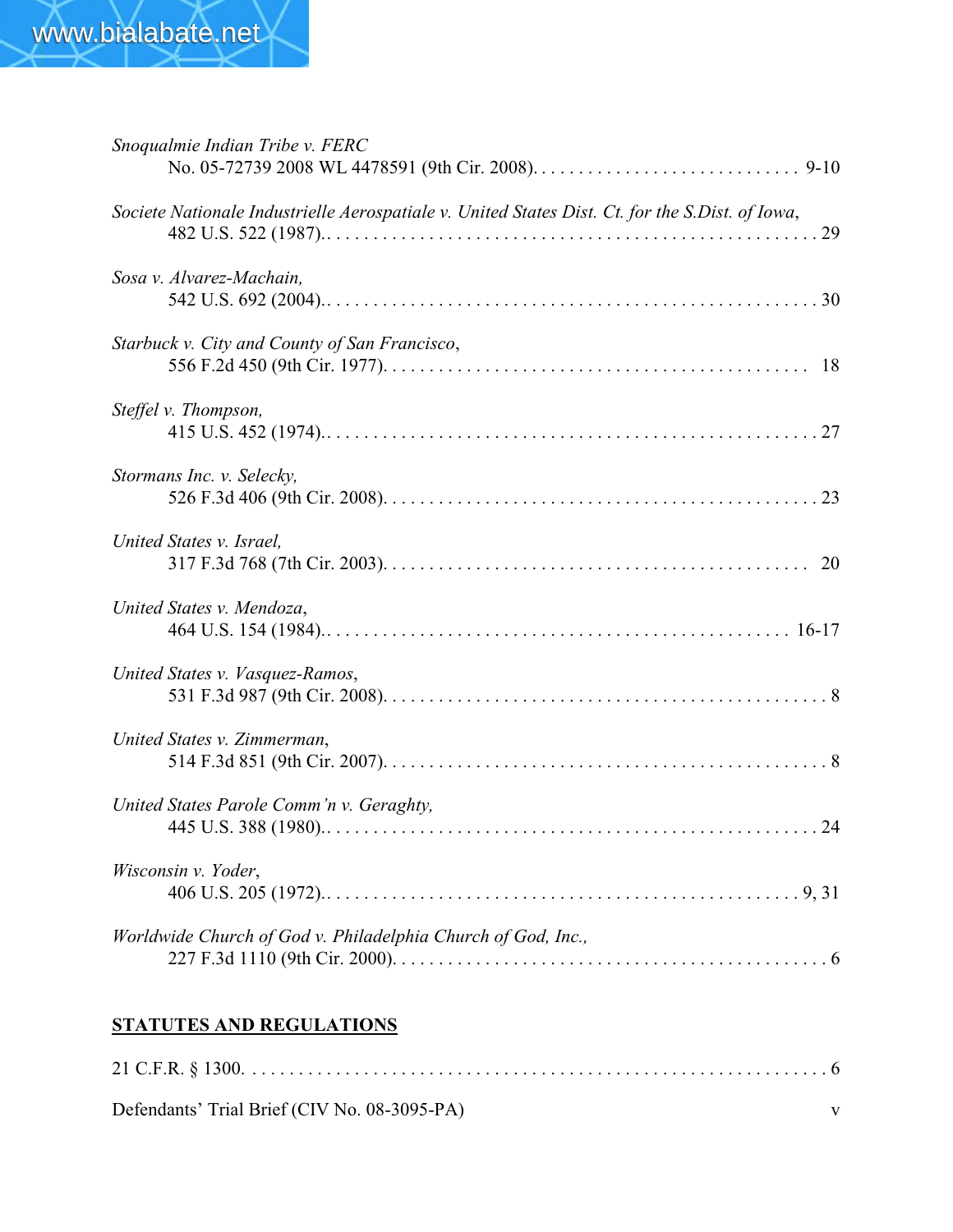# **OTHER AUTHORITIES**

|--|--|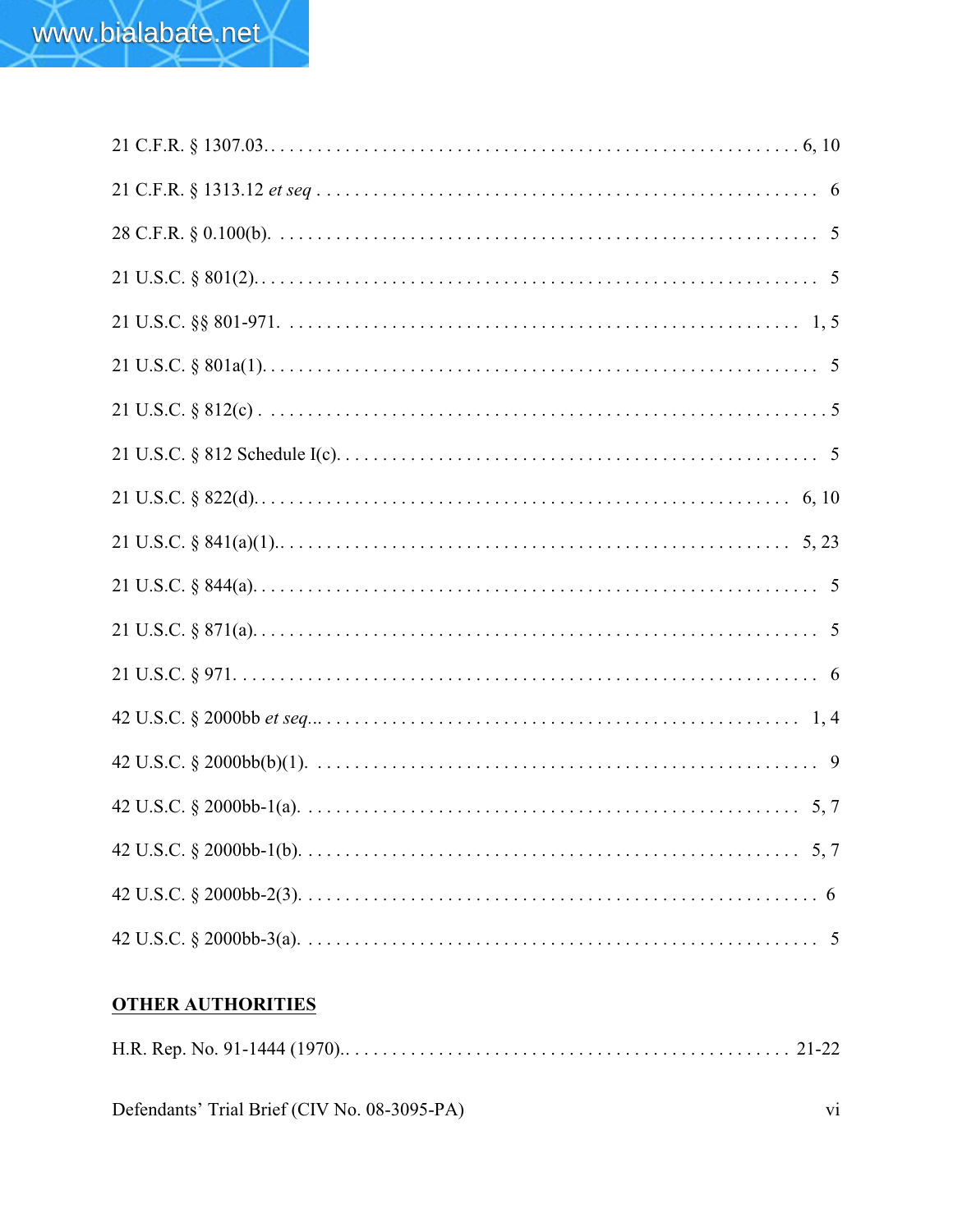

| International Covenant on Civil and Political Rights, G.A. Res. 2200A (XXI), |
|------------------------------------------------------------------------------|
|                                                                              |
| Universal Declaration of Human Rights, G.A. Res. 217A (III),                 |
|                                                                              |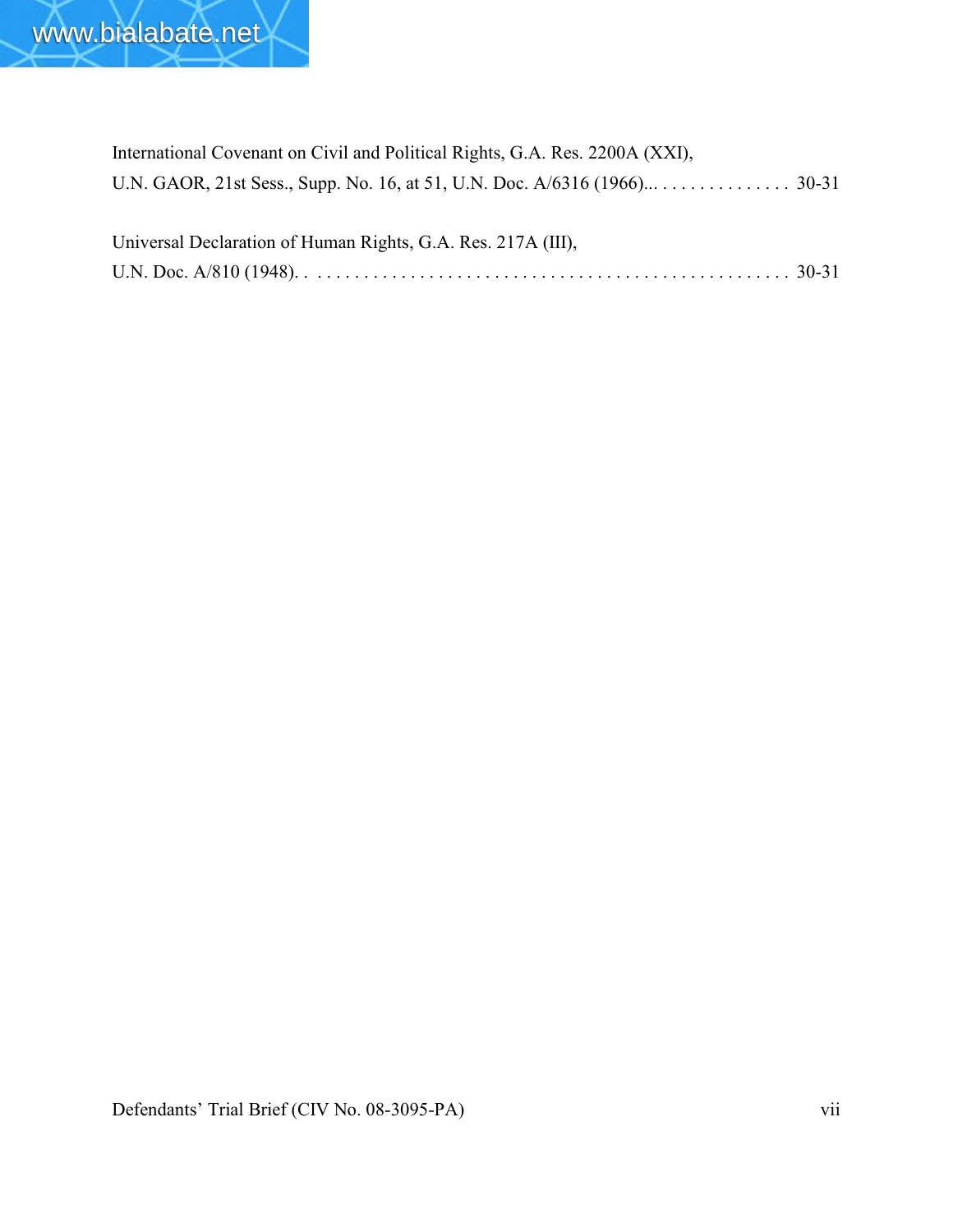#### **PRELIMINARY STATEMENT**

This action, brought under the Religious Freedom Restoration Act of 1993, 42 U.S.C. § 2000bb *et seq.* ("RFRA"), and other Constitutional provisions, is an effort by six named plaintiffs to shield a largely undefined group of church members – as well as a yet longer number of church "visitors" – from the Controlled Substances Act, 21 U.S.C. §§ 801–971 ("CSA"), and the regulations promulgated thereunder. Plaintiffs and their unnamed associates have been clandestinely consuming a Schedule I controlled substance (dimethyltryptamine or "DMT") for several years under the auspices of Plaintiff Church of the Holy Light of the Queen ("CHLQ"), despite knowing that its importation and consumption is unlawful, and now claim an entitlement to consume the tea without restriction. As the government will demonstrate at trial, Plaintiffs' claims lack merit.

Defendants' Trial Brief (CIV. No. 08-3095-PA) 1 The vast majority of the counts in Plaintiffs' complaint can be dismissed as a matter of law before the trial, and the Court lacks jurisdiction to entertain the remaining RFRA claim. As to the merits of the RFRA claim, Plaintiffs have yet to establish, either for themselves or for the broad unnamed class of nonparty church affiliates they purport to represent, that consuming the tea constitutes a sincere religious practice subject to a substantial burden imposed by the government. Indeed, their entire case is premised upon the erroneous notion that they are absolutely banned from consuming the tea – rather than merely being required to seek an administrative exemption prior to being allowed to consume it. And Plaintiffs have failed to allege or show through discovery how the requirement that they apply for an exemption (or how any regulations governing controlled substances) operates as a substantial burden on their sincere religious practices. Plaintiffs will also fail to show at trial that, pursuant to the fact-intensive and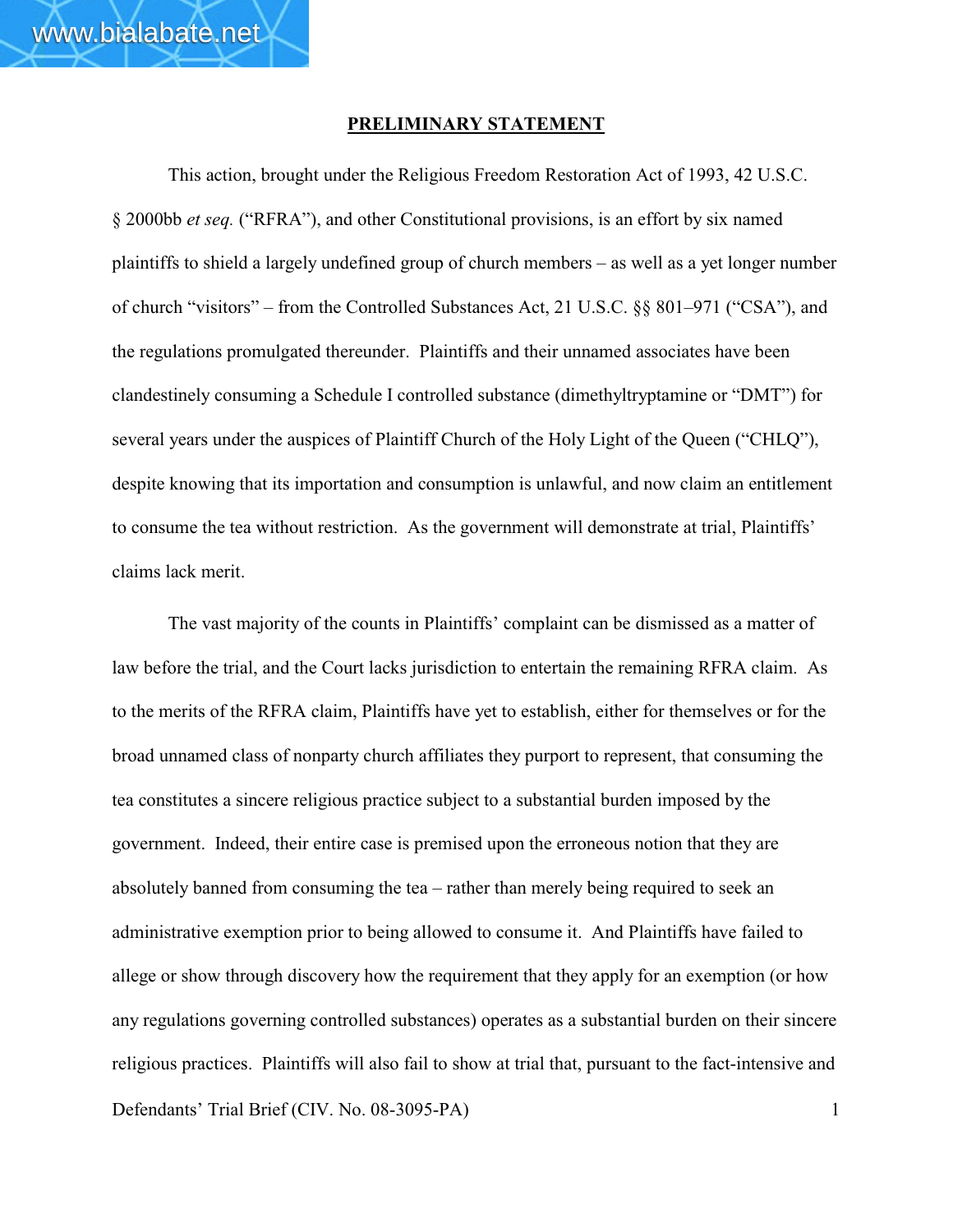case-specific inquiry mandated by RFRA, they should be entitled to comparable – and merely preliminary – relief to that obtained by a different church in separate litigation regarding hallucinogenic tea consumption.

Moreover, as will be shown at trial, Defendants have numerous compelling interests in requiring Plaintiffs to submit to such an administrative exemption process, and numerous compelling interests which require that consumption of the tea be prohibited unless and until such an exemption is granted. These interests are myriad, and include compelling health and safety interests in preventing potentially grave harms from the consumption of an unstudied, unproven drug; compelling interests in preventing diversion of dimethyltryptamine to illicit uses; and compelling interests in ensuring compliance with closed regulatory systems designed to monitor and safeguard the use of dangerous substances, should such use be allowed at all.

#### **FACTUAL AND PROCEDURAL BACKGROUND**

Plaintiffs in this action include the Church of the Holy Light of the Queen (a/k/a the "Santo Daime Church"), Jonathan Goldman, Alexandra Bliss Yeager, Jacquelyn Prestidge, Scott Ferguson, Mary Row (proceeding anonymously), and Miriam Ramsey (hereinafter referred to collectively as "Plaintiffs"). Compl. ¶¶ 5-10. The Defendants in this matter are the Attorney General of the United States, the United States Attorney in the District of Oregon, and the Secretary of the U.S. Department of the Treasury (hereinafter collectively referred to as "Defendants" or "the government").<sup>1</sup> *Id.* at  $\P$ [11-13. Plaintiffs allege that their religious

 $1$  It appears that Plaintiffs mistakenly believe that the Department of the Treasury oversees the United States Customs Service. *See id.* at ¶ 13. The Secretary should be dismissed as a matter of law.

Defendants' Trial Brief (CIV. No. 08-3095-PA) 2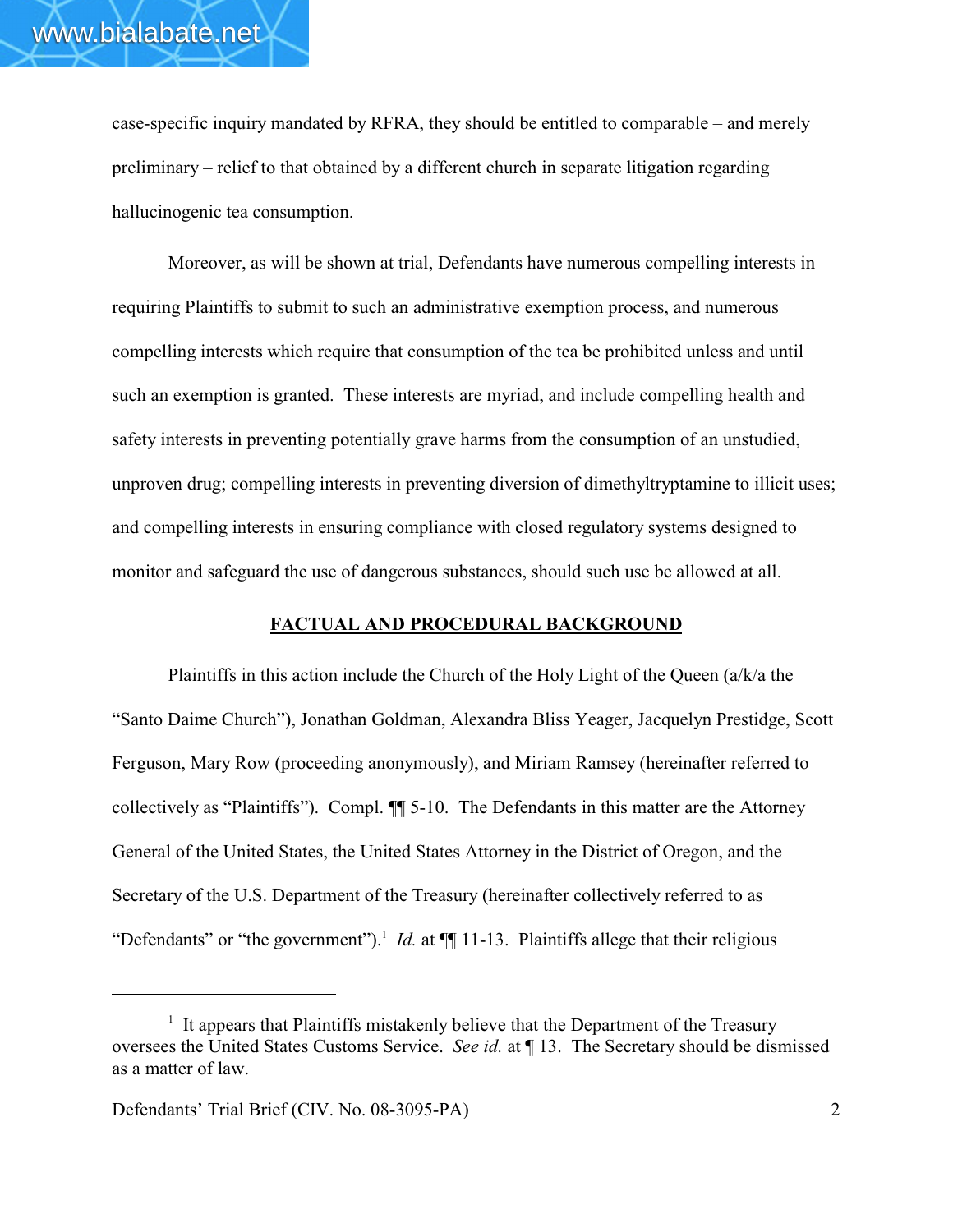practice requires their consumption of a hallucinogenic tea known as ayahuasca<sup>2</sup> which, as Plaintiffs admit, contains dimethyltryptamine ("DMT"), a Schedule I controlled substance that is banned by the CSA. *Id.* at ¶¶ 14-21.

On May 20, 1999, the United States Customs Service intercepted a large delivery of ayahuasca from Brazil to Plaintiff Jonathan Goldman. Compl. at ¶ 25. A DEA special agent obtained a valid warrant to search Goldman's home, where the agent found and seized a substantial quantity of ayahuasca and arrested Goldman. *Id.* at ¶ 26-27. (Missing from the Complaint is the undisputed fact that agents also seized from Goldman's home marijuana and bufotenine, a Schedule I controlled substance made from the excretions of a poisonous frog.) Goldman was released from detention after 12 hours. *Id.* at ¶ 27. The government never filed any charges against Goldman, and never prosecuted him for any activity leading to the seizure of ayahuasca or his arrest. *Id.* at ¶ 29. As Goldman admits, "[t]he statute of limitations for that arrest expired in May of 2004." Decl. of Jonathan Goldman, at 21.

On September 5, 2008, Plaintiffs filed a complaint, a combined application for a temporary restraining order and motion for a preliminary injunction, and a memorandum in support of that motion in this Court. *See* Complaint, Doc. #1 (Sept. 5, 2008); Pls.' App. for a Temporary Restraining Order and Mot. for a Preliminary Inj., Doc. #2 (Sept. 5, 2008); Plaintiffs' Mem. of Law in Support of App. for a Temporary Restraining Order and Mot. for Preliminary Inj., Doc. #3 (Sept. 5, 2008). The Court calendared argument on the application for a temporary

<sup>&</sup>lt;sup>2</sup> Ayahuasca is also referred to by Plaintiffs as "the Holy tea," "the Daime," "the Daime tea," "the Holy Daime tea," or "the Santo Daime tea." *Id.* at ¶¶ 1, 15-16, 30. Although these terms appear generally to be interchangeable, the government will refer to the tea as ayahuasca for the sake of simplicity.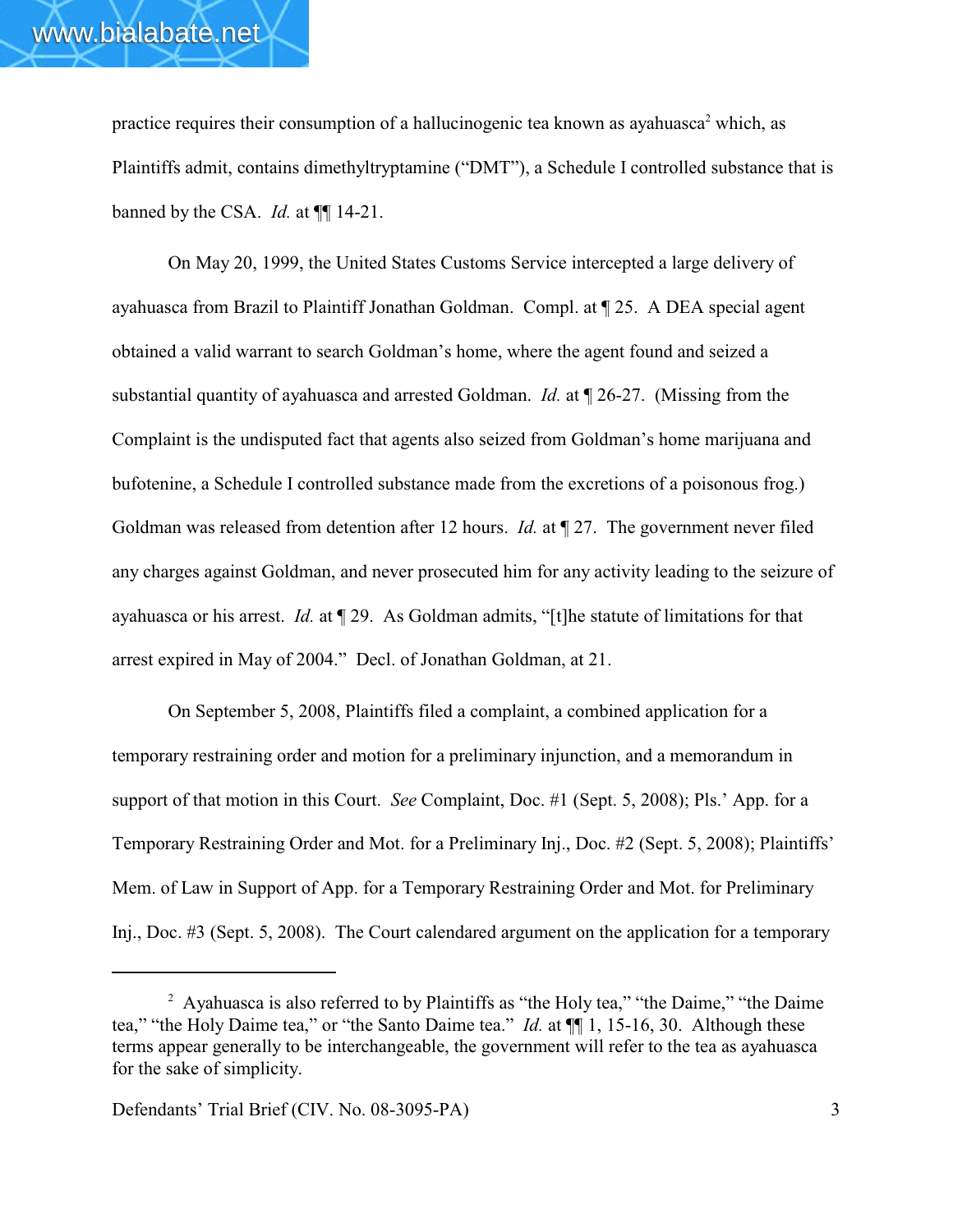restraining order on September 10, 2008. Scheduling Order, Doc. #5 (Sept. 5, 2008). On September 9, 2008, prior to oral argument, the government filed an opposition to Plaintiffs' motion. Defendants' Mem. in Opp. to Mot. for Temporary Restraining Order, Doc. #7 (Sept. 9, 2008). Ruling from the bench, the Court denied Plaintiffs' application for a temporary restraining order, and set trial to begin on November 12, 2008. Record of Hearing, Doc. #10 (Sept. 10, 2008).

On September 22, 2008, the government moved to dismiss this action for lack of jurisdiction. As the government argued in its Motion to Dimiss, Doc. #20 (Sept. 22, 2008), this action should be dismissed because the Court lacks jurisdiction over Plaintiffs' claims for at least four different reasons. First, Plaintiffs' complaint does not assert a case or controversy giving rise to federal judicial review under Article III. Second, Plaintiffs lack standing to challenge a regulation that has not been applied to them and from which they have refused to seek an exemption. Third, and relatedly, Plaintiffs' claims, like most claims challenging regulations in the pre-enforcement context, are unripe for review. And finally, Plaintiffs have never applied for a waiver from any regulations. Even *if* they had, and even *if* they were unsatisfied with the final decision of the DEA Administrator, jurisdiction to challenge that decision would lie exclusively in the court of appeals. Each of these jurisdictional doctrines provides an independent basis for dismissal. *See* Defs.' Mot. to Dismiss at 12-23. Plaintiffs also filed a motion for summary judgment, which the Court denied. Doc. #22 (Sept. 25, 2008).

#### **STATUTORY AND REGULATORY BACKGROUND**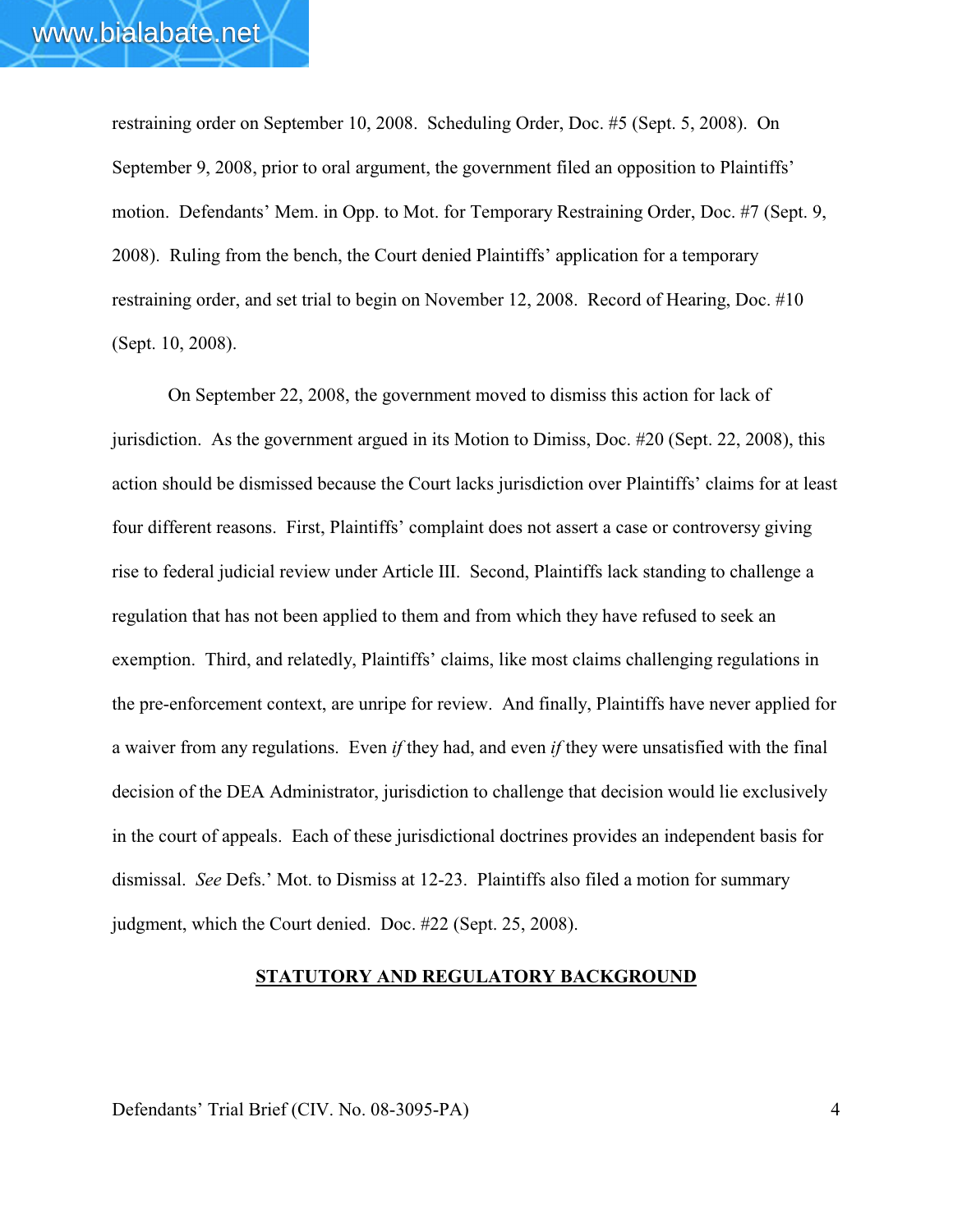The Religious Freedom Restoration Act of 1993, 42 U.S.C. § 2000bb *et seq.*, provides that the federal government "shall not substantially burden a person's exercise of religion" unless "it demonstrates that application of the burden to the person—(1) is in furtherance of a compelling governmental interest; and (2) is the least restrictive means of furthering that compelling governmental interest." *Id.* § 2000bb-1(a), (b). RFRA applies to "all Federal law" and the implementation of that law. *Id.* § 2000bb-3(a).

The Controlled Substances Act, 21 U.S.C. §§ 801–971, makes it unlawful to possess or to "manufacture, distribute, or dispense" any controlled substance, except as authorized by the Act itself. *Id.* §§ 841(a)(1), 844(a). Congress found that "[t]he illegal importation, manufacture, distribution, and possession and improper use of controlled substances have a substantial and detrimental effect on the health and general welfare of the American people." *Id.* § 801(2). With respect to mind-altering psychotropic substances in particular, "Congress has long recognized the danger involved in the [ir] manufacture, distribution, and use . . . for nonscientific and nonmedical purposes," and has concluded that "[i]t is . . . essential that the United States cooperate with other nations in establishing effective controls over" them. *Id.* § 801a(1).

Schedule I of the CSA applies to "any material, compound, mixture, or preparation, which contains any quantity of the following hallucinogenic substances." 21 U.S.C. § 812(c). One such substance is dimethyltryptamine. *Id.* § 812 Schedule I(c).

The Attorney General has delegated his authority to regulate controlled substances to the Drug Enforcement Administration ("DEA"). *See* 21 U.S.C. § 871(a); 28 C.F.R. § 0.100(b). Section 821 authorizes the Attorney General to "promulgate rules and regulations . . . relating to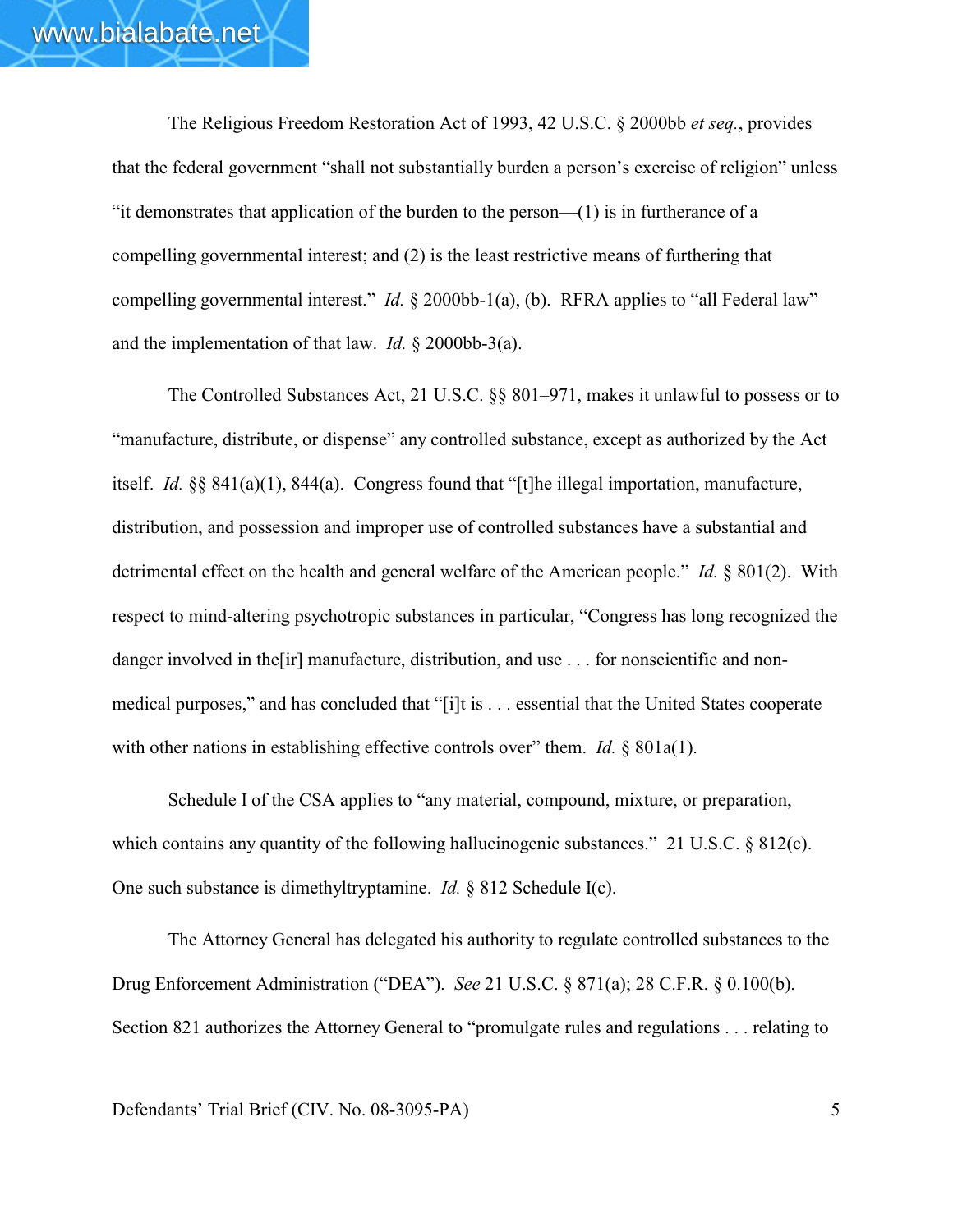the registration and control of the manufacture, distribution, and dispensing of controlled substances and to listed chemicals." In accordance with this authority, the DEA has promulgated regulations on importation of listed chemicals that closely track the language of the statute. *See generally* 21 U.S.C. § 971; 21 C.F.R. § 1313.12 *et seq.* Other regulations concerning the use of controlled substances are published in 21 C.F.R. Chapter II. 21 C.F.R. § 1300. The DEA regulations provide that "[a]ny person may apply for an exception to the application of any provision of this chapter [containing all DEA regulations] by filing a written request stating the reasons for such exception." *Id.* § 1307.03. Requests for a waiver should be filed with the Administrator, who has discretion to grant any exception. *Id*. *See also* 21 U.S.C. § 822(d) ("The Attorney General may, by regulation, waive the requirement for registration of certain manufacturers, distributors, or dispensers if he finds it consistent with the public health and safety."). This statutory and regulatory waiver process authorizes DEA to entertain individual requests for exemption from the CSA itself, including those exemptions which may be required by RFRA.

#### **BURDEN OF PROOF**

Defendants' Trial Brief (CIV. No. 08-3095-PA) 6 When bringing a claim under RFRA, a plaintiff bears the burden of demonstrating that the government's action substantially burdens his sincere religious exercise in violation of RFRA. *See Worldwide Church of God v. Philadelphia Church of God, Inc.*, 227 F.3d 1110, 1121 (9th Cir. 2000) (citing *Goehring v. Brophy*, 94 F.3d 1294, 1299 (9th Cir. 1996), *superseded on other grounds by statute*). Under RFRA, the plaintiff's obligation to "demonstrate[]" a substantial burden "means meet[ing] the burden of going forward with the evidence and of persuasion." 42 U.S.C. § 2000bb-2(3). Absent such a demonstration, a plaintiff cannot make a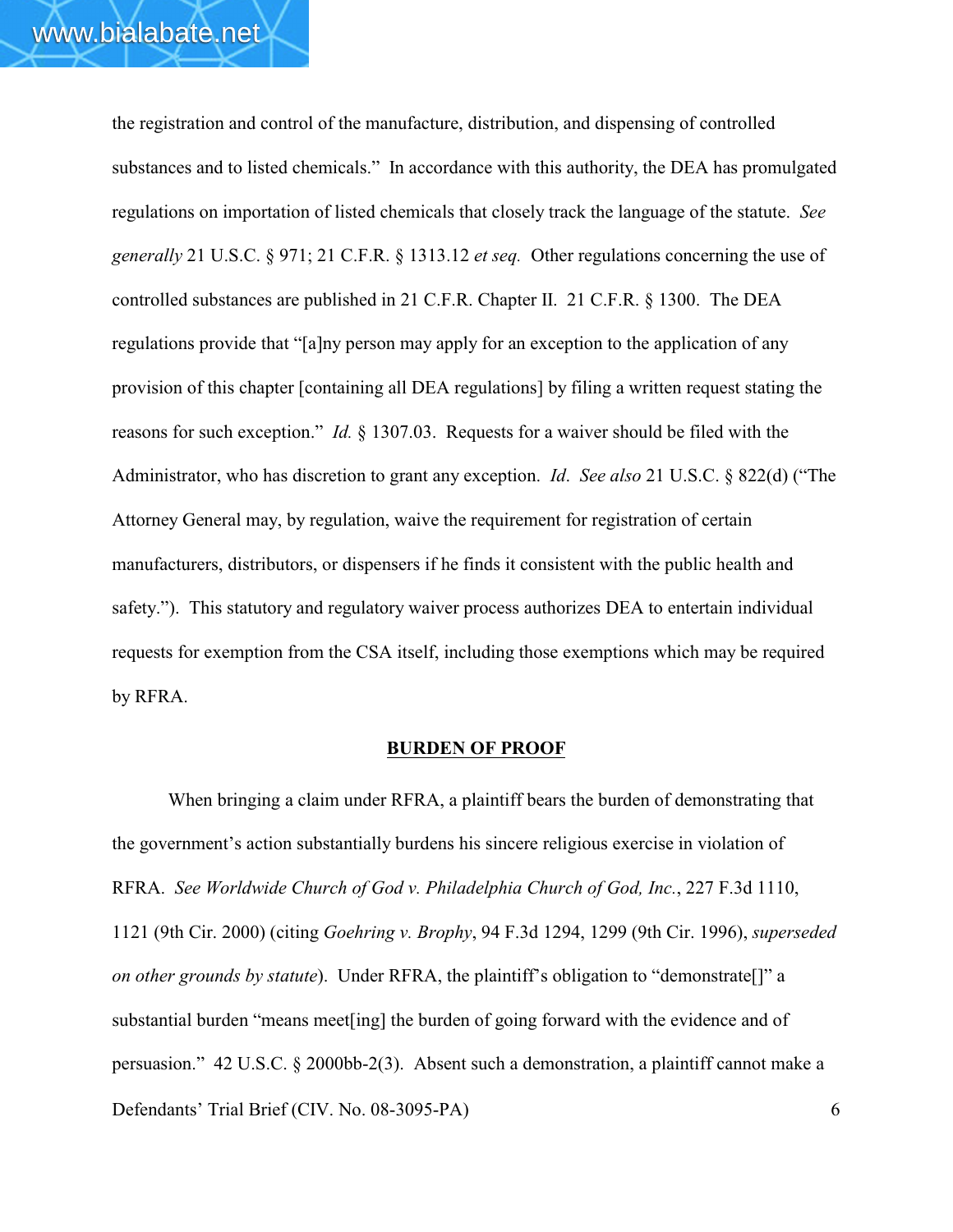prima facie case under RFRA. If a plaintiff "cannot prove" the elements of a prima facie case, "his RFRA claim fails." *Navajo Nation v. United States Forest Service*, 535 F.3d 1058, 1068 (9th Cir. 2008) (en banc). Only if a plaintiff succeeds in establishing a substantial burden on his religious exercise does the burden then shift to the government "to prove that the challenged government action is in furtherance of a 'compelling governmental interest' and is implemented by 'the least restrictive means.'" *Id.* Plaintiffs have never applied for an exemption.

#### **ARGUMENT**

#### **I. THE ENTIRE ACTION SHOULD BE DISMISSED FOR LACK OF JURISDICTION.**

The entire action should be dismissed for lack of jurisdiction for the reasons set forth in the Memorandum in Support of Defendants' Motion to Dismiss. Defendants will not recite the various grounds for dismissal since the Court has not yet ruled on that motion, but Defendants reiterate the well-established rule that a Court must address any jurisdictional arguments prior to a consideration of the merits.

#### **II. PLAINTIFFS CANNOT ESTABLISH THAT THE GOVERNMENT'S ENFORCEMENT OF THE CSA VIOLATES RFRA.**

#### **A. Plaintiffs Have Not Made a Prima Facie Case Under RFRA.**

To establish a prima facie claim under RFRA, "a plaintiff must present evidence sufficient to allow a trier of fact rationally to find the existence of two elements": (1) the plaintiff must show that the activities burdened by the government action constitute "an exercise of religion"; and (2) the plaintiff must show that the government action "substantially burden[s]" the plaintiff's exercise of religion. *See Navajo Nation*, 535 F.3d at 1068 (*citing* 42 U.S.C. §  $2000bb-1(a)$ .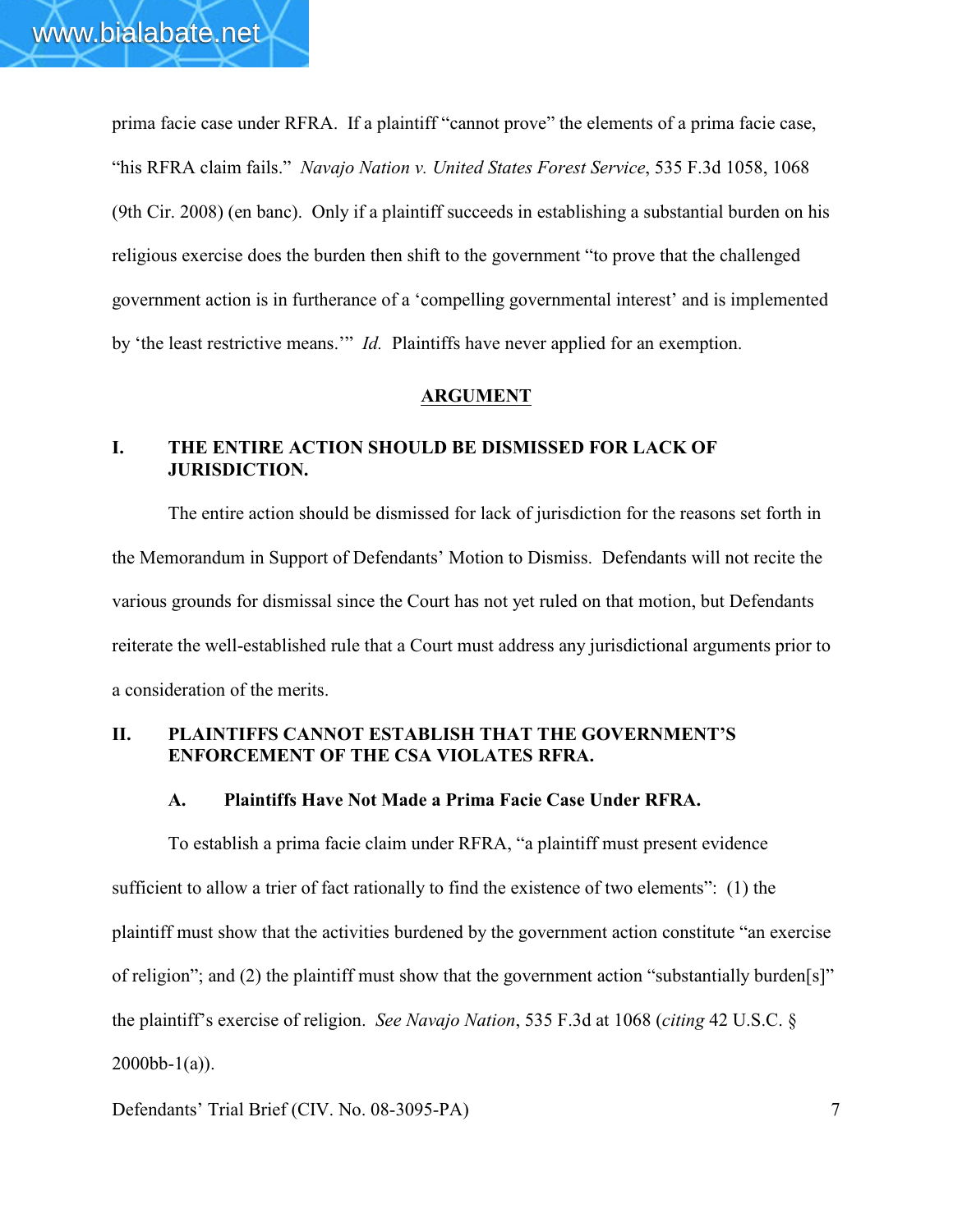The alleged burden imposed by a governmental action upon an individual's religious exercise must be analyzed "to the person." 42 U.S.C. § 2000bb-1(b). *See also id.* § 2000bb-1(a) (subject of the burden imposed by a governmental action stated to be "a person's exercise of religion," not the general exercise of a church or other religious community). Because the government is "required to show that it is using the least restrictive means" in burdening a plaintiff's religious exercise "consistent with [that individual's] sincerely held religious beliefs," *United States v. Zimmerman*, 514 F.3d 851, 855 (9th Cir. 2007), it necessarily follows that the sincerity element of a prima facie case under RFRA must be satisfied by each individual seeking relief under RFRA. Because "[t]he burden on religion prohibited by RFRA . . . 'is written in terms of what the government cannot do to an individual, not in terms of what an individual can exact from the government[,]'" *United States v. Vasquez-Ramos*, 531 F.3d 987, 993 (9th Cir. 2008), the scope of relief that could possibly follow from an individual person's RFRA claim is limited to a declaration of "what the government cannot do to [that] individual"; one individual cannot, via a RFRA claim, "exact from the government" relief on behalf of others not bringing their own RFRA claims, *id.*

Here, at most, Plaintiffs have the opportunity to demonstrate at trial the sincerity of the six individual named "claimant[s] whose sincere exercise of religion is being substantially burdened." *Gonzales v. O Centro Espirita Beneficiente Uniao Do Vegetal*, 546 U.S. 418, 430-31 (2006). However, to date Plaintiffs have not made any showing as to the sincerity of the individual unnamed members of CHLQ, nor to the large number of non-member participants in CHLQ's gatherings in which ayahuasca is consumed. Indeed, Plaintiffs' counsel have repeatedly curtailed inquiry regarding any church members or affiliates other than the six named plaintiffs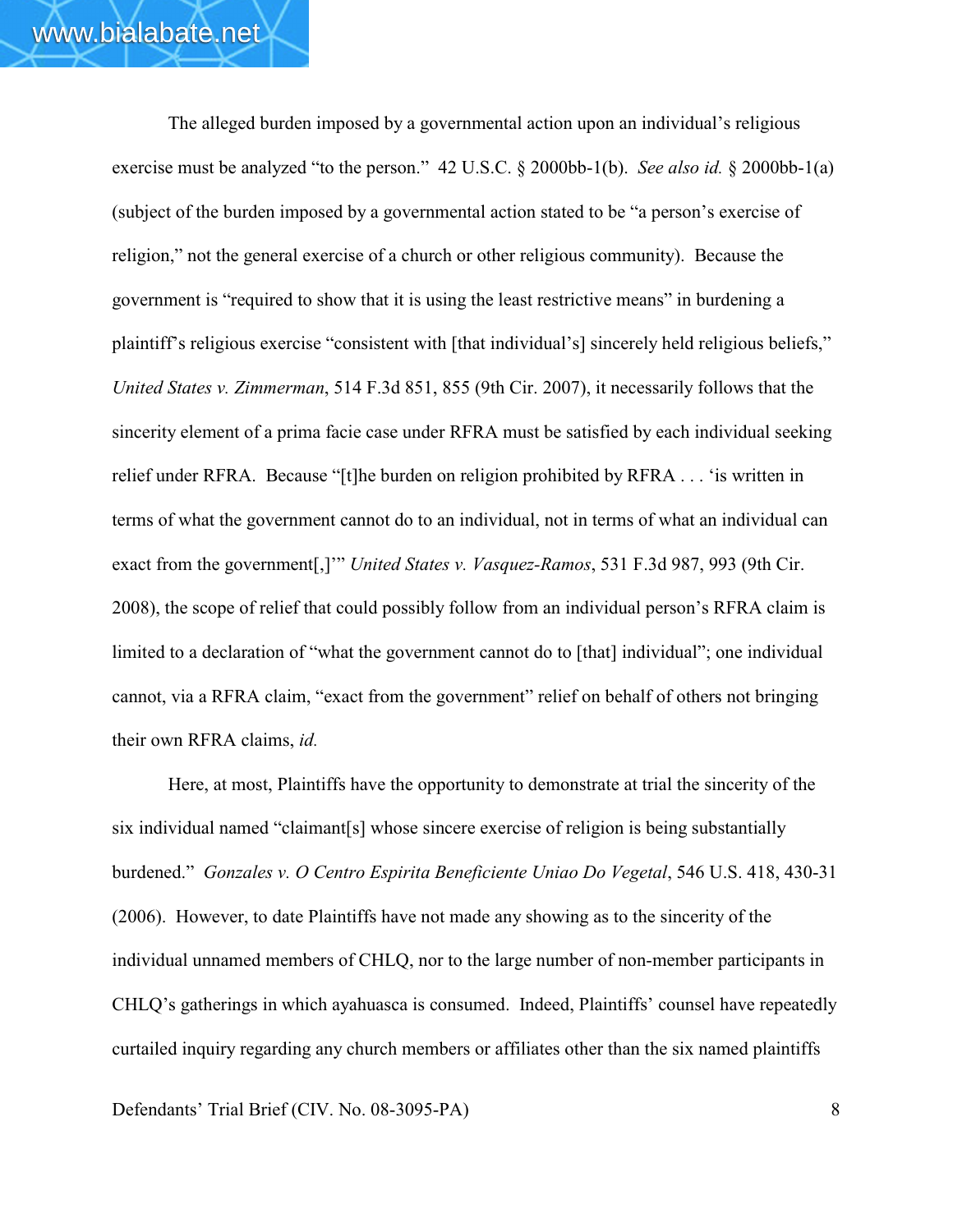by asserting – improperly – a "privilege" based in *NAACP v. Alabama*, 357 U.S. 949 (1958), against such discovery. A prima facie case under RFRA can only be established by demonstrating the sincerity of religious exercise for each individual, and only the six individual named plaintiffs have presented evidence raising even the specter of a valid claim for judicial relief under RFRA from the CSA. As to the church itself, the limited testimony of a small set of hand-picked church members, accompanied by the church's refusal to allow discovery requesting the scores of other members and affiliates, is fatal to any organizational claim for relief. Therefore, should the Court determine any relief is appropriate under RFRA, that relief may be limited to those few individuals for whom Plaintiffs succeed in establishing sincerity of religious exercise.

Although RFRA itself does not define "substantial burden," its stated purpose is to "restore the compelling interest test as set forth in *Sherbert v. Verner*, 374 U.S. 398 (1963), and *Wisconsin v. Yoder*, 406 U.S. 205 (1972) and to guarantee its application in all cases where free exercise of religion is substantially burdened."  $42 \text{ U.S.C.}$  §  $2000 \text{bb(b)}(1)$ . The Ninth Circuit has held that "[t]he same cases that set forth the compelling interest test also define what kind or level of burden on the exercise of religion is sufficient to invoke the compelling interest test" or, in other words, to support a prima facie case under RFRA. *Navajo Nation*, 535 F.3d at 1069.

In *Navajo Nation*, the Ninth Circuit's most recent RFRA case, the Ninth Circuit extensively analyzed the foundational cases to which Congress looked for guidance in enacting RFRA, and determined that there are two types of circumstances in which a plaintiff can make a prima facie showing under RFRA. *Id.* at 1069-70. As the Ninth Circuit explained, "[u]nder RFRA, a 'substantial burden' is imposed only when individuals are forced to choose between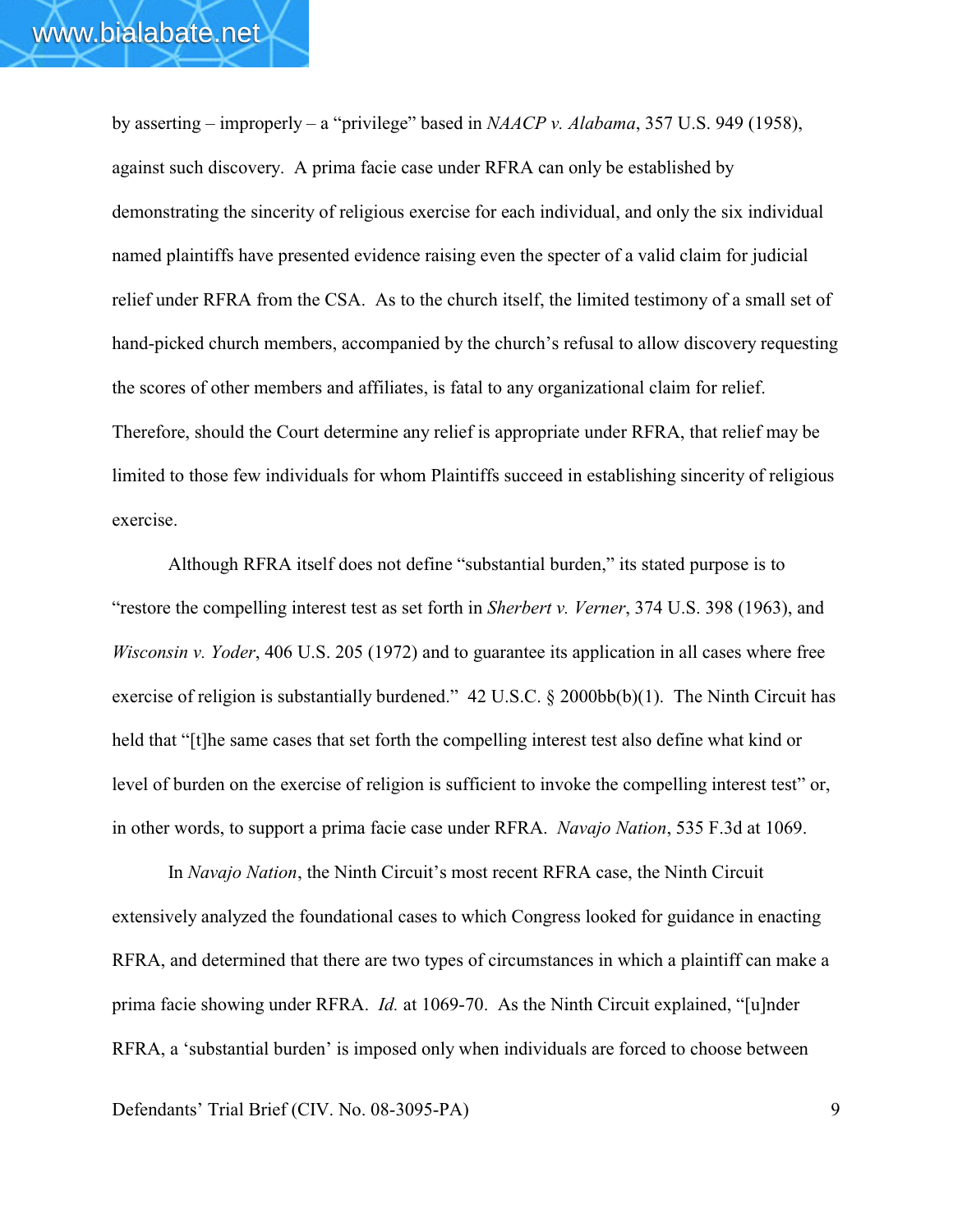following the tenets of their religion and receiving a government benefit (*Sherbert*) or coerced to act contrary to their religious beliefs by the threat of civil or criminal sanctions (*Yoder*)." *Id.*; *see also Snoqualmie Indian Tribe v. FERC*, No. 05-72739, 2008 WL 4478591, at \*4 (9th Cir. Oct. 7, 2008) (denying petition for review of RFRA case based on *Navajo Nation*, in which the Ninth Circuit "reconsidered what constitutes a substantial burden under RFRA, adopting a narrower definition of that term than we had in prior decisions"). Failure to show the existence of one of these two circumstances, or the pleading of "[a]ny burden imposed on the exercise of religion short of that described by *Sherbert* and *Yoder* is not a 'substantial burden' within the meaning of RFRA," and therefore, does not invoke the compelling interest test. *Navajo Nation*, 535 F.3d at 1070. Under *Navajo Nation*, Plaintiffs here must show that the government's enforcement of the CSA "coerce[s] the Plaintiffs to act contrary to their religion under the threat of . . . sanctions[.]" *Id.* Should Plaintiffs fail to make such a showing at trial, judgment must be entered for the government. Only if Plaintiffs establish a "substantial burden" as that term is defined in *Sherbert*, *Yoder*, and RFRA itself, will the compelling interest test be triggered and the burden of persuasion shifted to the government. *Id.*

Moreover, Plaintiffs doom their substantial burden claims by miscasting the alleged burden on their practice. Contrary to Plaintiffs' characterization, the government's purported "Prohibition on the Importation and Use of the Daime Tea," Pls.' Mem. at 14, does not impose a substantial burden on Plaintiffs' religious exercise, because, as Plaintiffs are aware, Pls.' Mem. at Exh. Q, the government has in place a process by which a party may seek a religious-based exemption from the CSA and its implementing regulations – and has directed Plaintiffs to that process to obtain the relief Plaintiffs seek here instead, *see* 21 C.F.R. § 1307.03; *see also* 21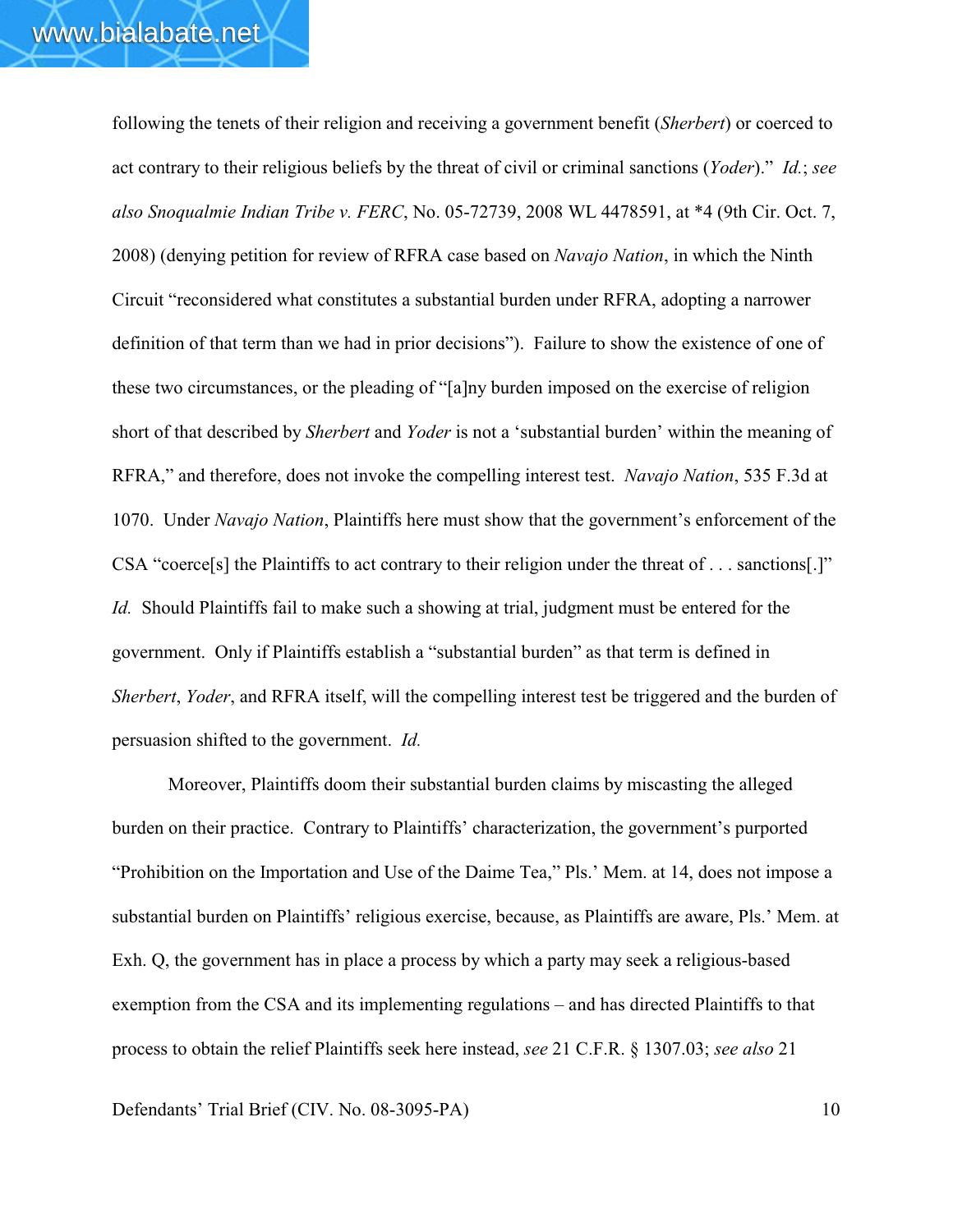U.S.C. § 822(d). To cast the "burden" as an "outright ban," Pls.' Br. at 19, therefore, is not accurate. What Plaintiffs must demonstrate is that the regulatory requirement that Plaintiffs seek an exemption from the CSA through the administrative process (and otherwise may not consume the tea) imposes a substantial burden on Plaintiffs religious exercise. To date, Plaintiffs have failed to make any such showing.

# **B. The Government Will Demonstrate at Trial That Enforcement of the CSA Furthers Compelling Governmental Interests Through the Least Restrictive Means.**

Only if a plaintiff succeeds in establishing a prima facie RFRA claim does the burden then shift to the government to persuade the court that the challenged governmental action furthers a compelling governmental interest implemented by the least restrictive means. *Navajo Nation*, 535 F.3d at 1070. Even if Plaintiffs' evidence at trial were sufficient to establish a prima facie case under RFRA, judgment should nonetheless be entered for the government because, as the government will clearly demonstrate, enforcement of the CSA furthers at least six compelling governmental interests by the least restrictive means.

> 1. The government has a compelling health and safety interest in banning the use of ayahuasca.

The government has a compelling interest in protecting public health and safety from the risks associated with the consumption of ayahuasca, including by both individuals participating in Plaintiffs' purportedly religious ingestion of the Schedule I controlled substance DMT, and those introduced to such substances via Plaintiffs' purportedly religious activities but who continue to consume such substances outside the sacramental context. The government will demonstrate at trial that consumption of ayahuasca, for religious or non-religious purposes,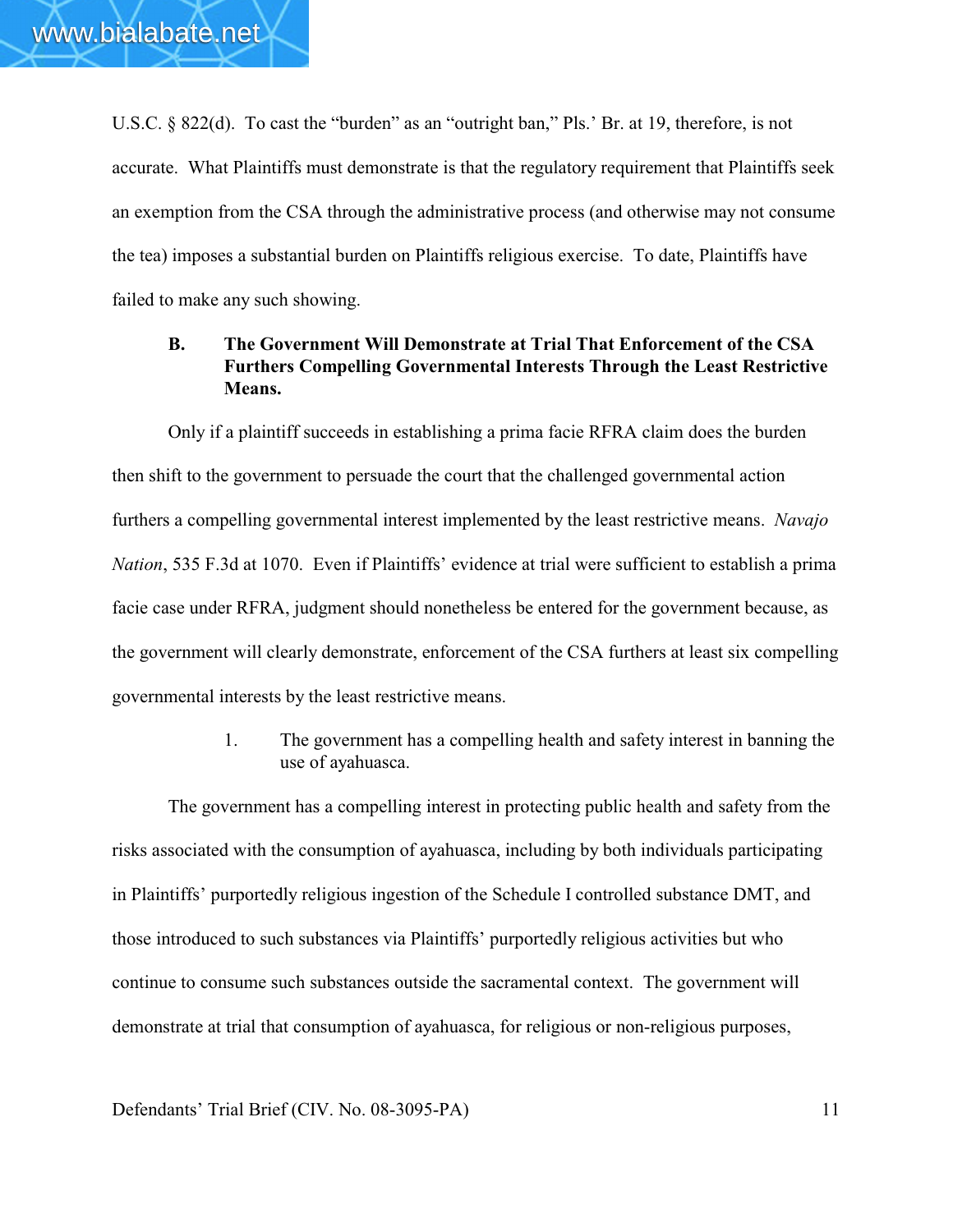presents risks to public health and safety. For example, the government will demonstrate that consumption of ayahuasca, *inter alia*, produces dangerous interactions when consumed close in time to consumption of other substances, can trigger or exacerbate background health conditions, and particularly in unknown quantities and concentrations (as is the case here), can be toxic.

> 2. The government has a compelling interest in banning the use of ayahuasca by high-risk groups (age, medical history, history of drug abuse, and history of psychiatric disorders).

The government has a compelling interest in protecting the health and safety of special populations including, *inter alia*, minors, pregnant women and developing fetuses, narcotics users, persons with histories of psychiatric disorders, persons with histories of substance abuse, persons with histories of hypertension, and persons with histories of stroke. The government will demonstrate that exposure of vulnerable groups to unknown strengths and quantities of ayahuasca in the context of Plaintiffs' purportedly religious activities raises significant risks to public health and safety.

> 3. If an exemption is granted for the Santo Daime Church to consume ayahuasca for ceremonial purposes, the government has a compelling interest in verifying the quantity of ayahuasca imported or manufactured and the concentration of DMT and all other active substances contained in the ayahuasca.

The government has a compelling interest, arising out of its compelling interest in protecting public health and safety, in verifying the quantity of ayahuasca imported or manufactured for use by any persons, and in verifying, sampling, testing, and ensuring the consistency of the concentration of DMT contained in such ayahuasca. The government will demonstrate the significant public health and safety risks which would accompany any laxity in such verification.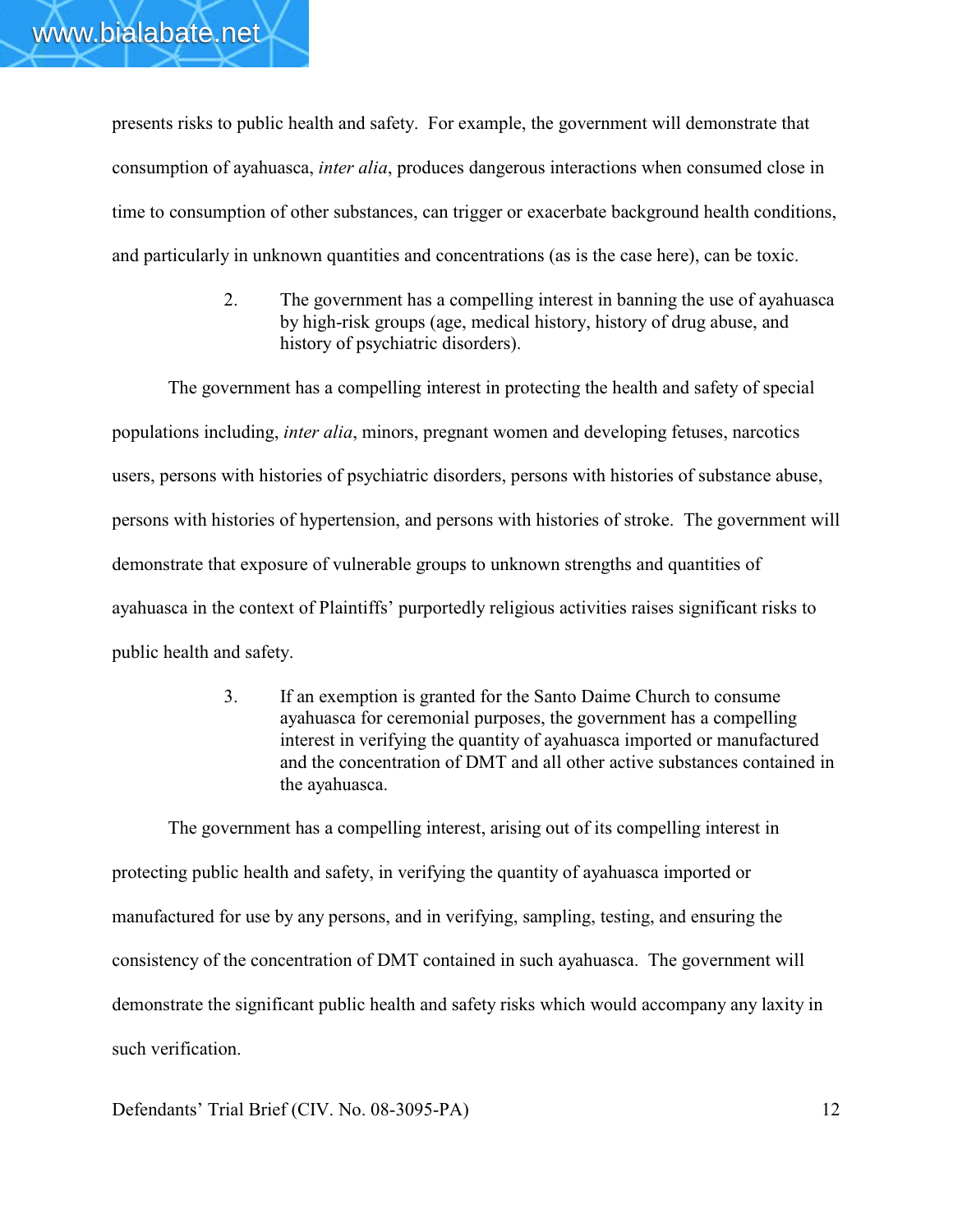The government also has a compelling interest in verifying all active ingredients contained in the ayahuasca. The government further has a compelling health and safety interest in protecting participants in CHLQ gatherings from consumption of untested and/or contaminated ayahuasca – as is the case here, where the tea is concededly *never* tested. The government will demonstrate that the lack of information and processes for verification of ayahuasca composition significantly threatens the government's ability to protect the public health and safety.

> 4. The government has a compelling interest in preventing the diversion of ayahuasca to non-religious use or to participants who are not sincere adherents to the Santo Daime Church.

The government has a compelling interest in ensuring that controlled substances, including hallucinogenic controlled substances which are manufactured, imported, and/or distributed by Plaintiffs for purported religious uses, are not diverted into illicit channels. The government will demonstrate that there is a significant illicit market in ayahuasca specifically, as well as in DMT, tryptamines, and hallucinogenic Schedule I controlled substances, more generally. The government will also demonstrate that its compelling interests in deterring and preventing diversion of controlled substances, including those manufactured, imported, distributed, and/or consumed for purportedly religious purposes, necessitate restricting access to products containing the Schedule I controlled substance DMT by individuals with a record of non-religious use of, possession of, or trafficking in controlled substances. The government will further demonstrate that diversion of ayahuasca to illicit channels and uses raises additional risks for public health and safety. Each of these risks is implicated here, as demonstrated by, for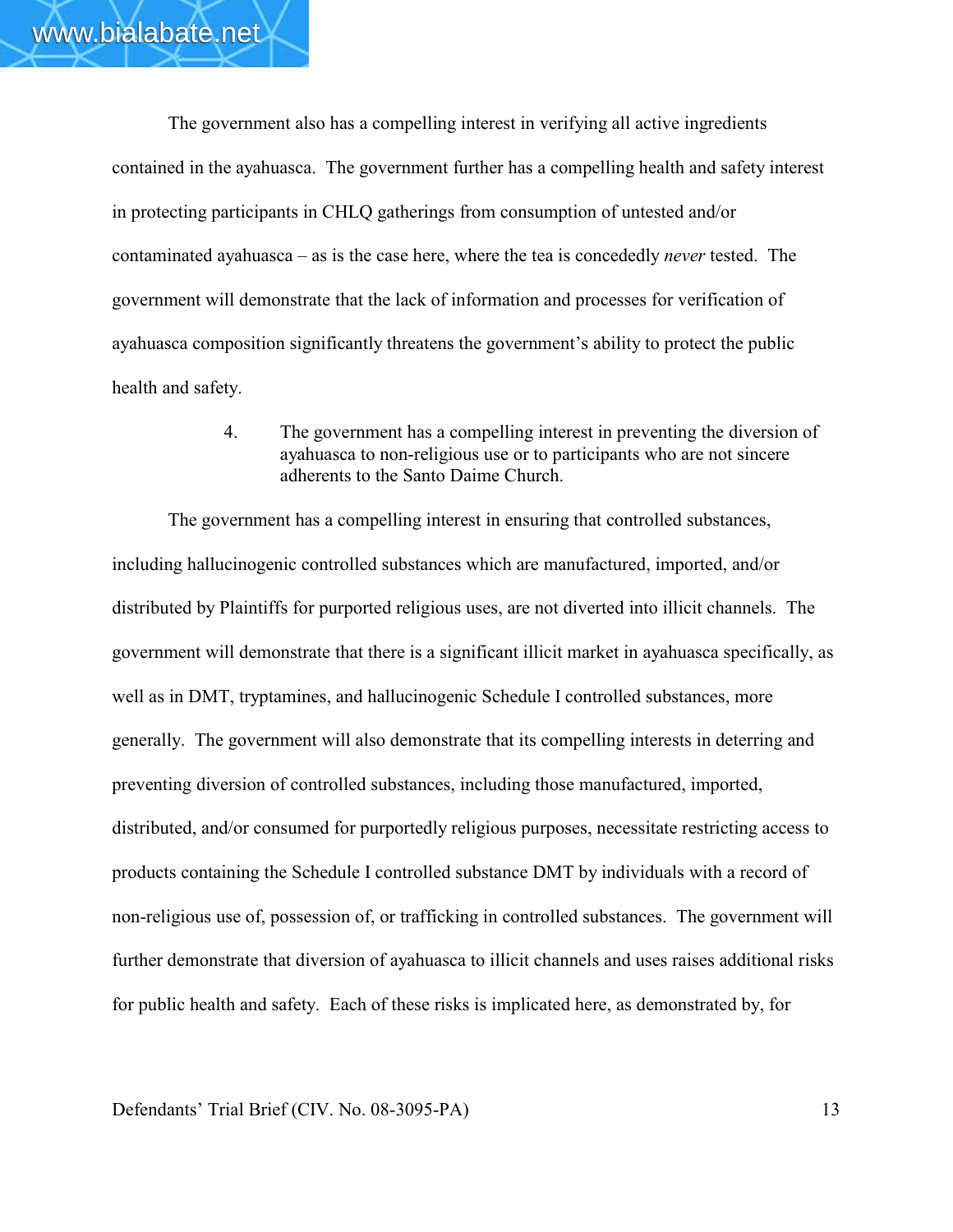example, Mr. Goldman's history of illicit drug possession, by the Church's decision to move underground after its tea was seized, and by the Church's lax admissions practices.

The government also has a compelling interest in administering DEA's Diversion Control Program, which tracks controlled substances to maintain accountability and deter and prevent diversion into illicit channels, and ensures that controlled substances remain in legitimate and regulated channels from their entry into this country until their ultimate use or disposal. Evidence brought forward in discovery, including Plaintiffs' admission that for years they did not even keep records, raises significant concerns in this regard.

> 5. The government has a compelling interest in requiring requests for exemptions from the CSA and/or for petitions for rescheduling to be addressed first through an administrative process.

The government has a compelling interest in ensuring that persons granted exemptions from the otherwise general applicability of the CSA receive such exemptions only after rigorous review pursuant to applicable regulations and administrative processes. The government will demonstrate at trial that the administrative process is best equipped to conduct the intensive, factspecific inquiry necessary for evaluating requests for exemption from the CSA and its implementing regulations. To date, Plaintiffs have not yet provided sufficient information to determine whether the CHLQ should be considered for an exemption. That information is used in the administrative process to determine the appropriateness of an exemption from the CSA based upon, for example, the quantity and strength of the illicit substance sought to be imported, distributed, processed, or consumed; the adequacy of security measures for safeguarding stored illicit substances; and whether individuals with previous controlled substances-related felony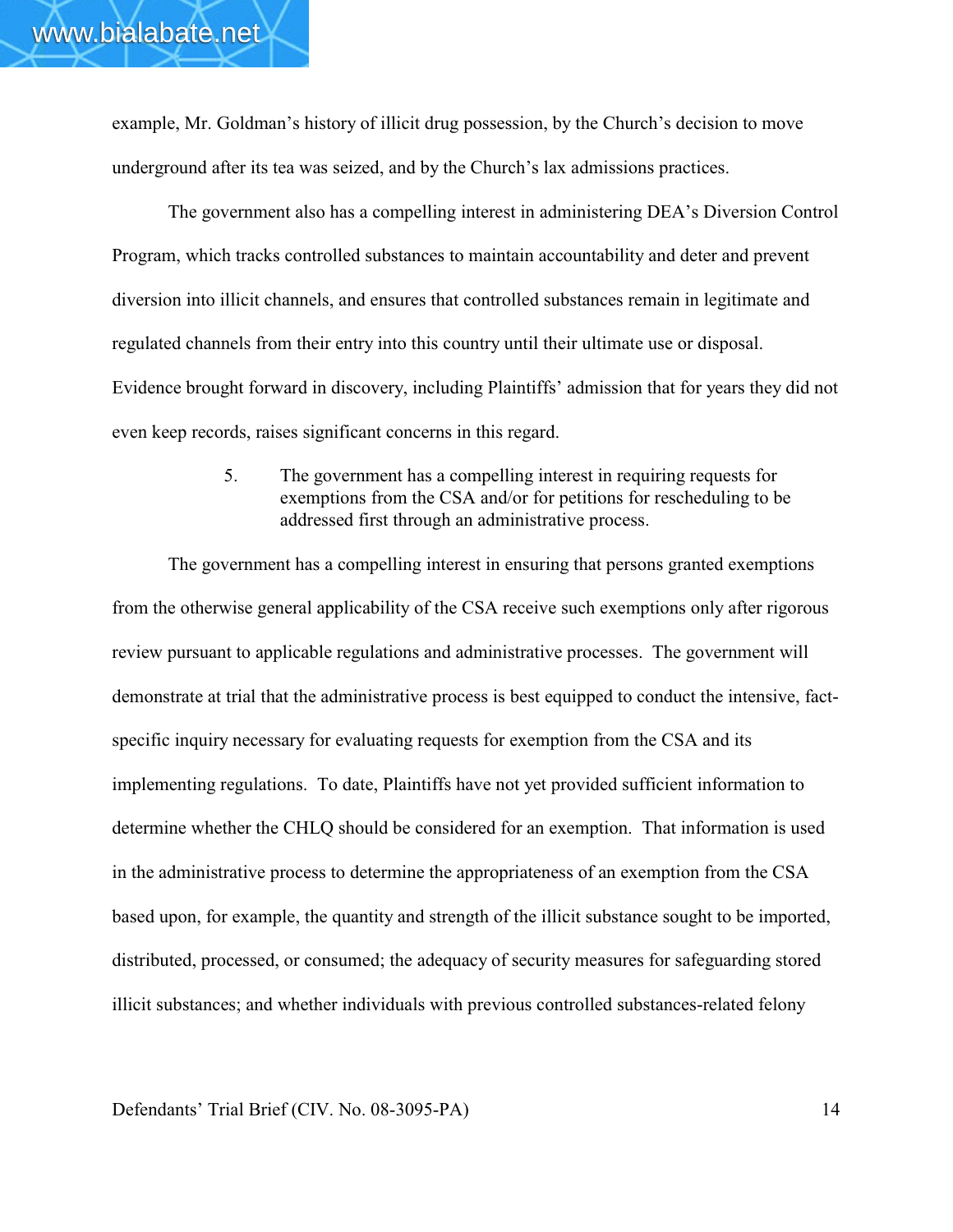convictions will have access to any substance for which a religious exemption for use is authorized.

The government also has a compelling interest in requiring any requests for exemption from the CSA for religious use first go through the administrative process. The administrative process gives the government the opportunity to collect sufficient evidence for evaluating whether and how the government's compelling interests and an individual's religious practice can both be accommodated. The government will demonstrate at trial how the administrative process provides the best and least restrictive means for collecting and evaluating a sufficiently detailed and complete body of information as is necessary to ensure the compelling governmental interests while considering individual requests for religious use exemptions.

> 6. If an exemption is granted for the Santo Daime Church to consume ayahuasca for ceremonial purposes, the government has a compelling interest in full compliance with the CSA's closed regulatory scheme, which includes compliance with the exemption process.

The government has a compelling interest in enforcing the closed regulatory system under which controlled substances are manufactured, imported into the United States, and/or distributed within this country. As the government will demonstrate at trial, only in accordance with the closed regulatory system established by the CSA and implemented through DEA regulations can the government ensure accountability, prevent diversion, and protect public health and safety. In their complaint, Plaintiffs allege only that the ban on importation, distribution, and use of ayahuasca under the CSA violates RFRA, *see* Compl. ¶ 1; any future claims brought by Plaintiffs concerning any of the CSA's implementing regulations are outside the scope of the complaint here. Therefore, Plaintiffs cannot sufficiently demonstrate that any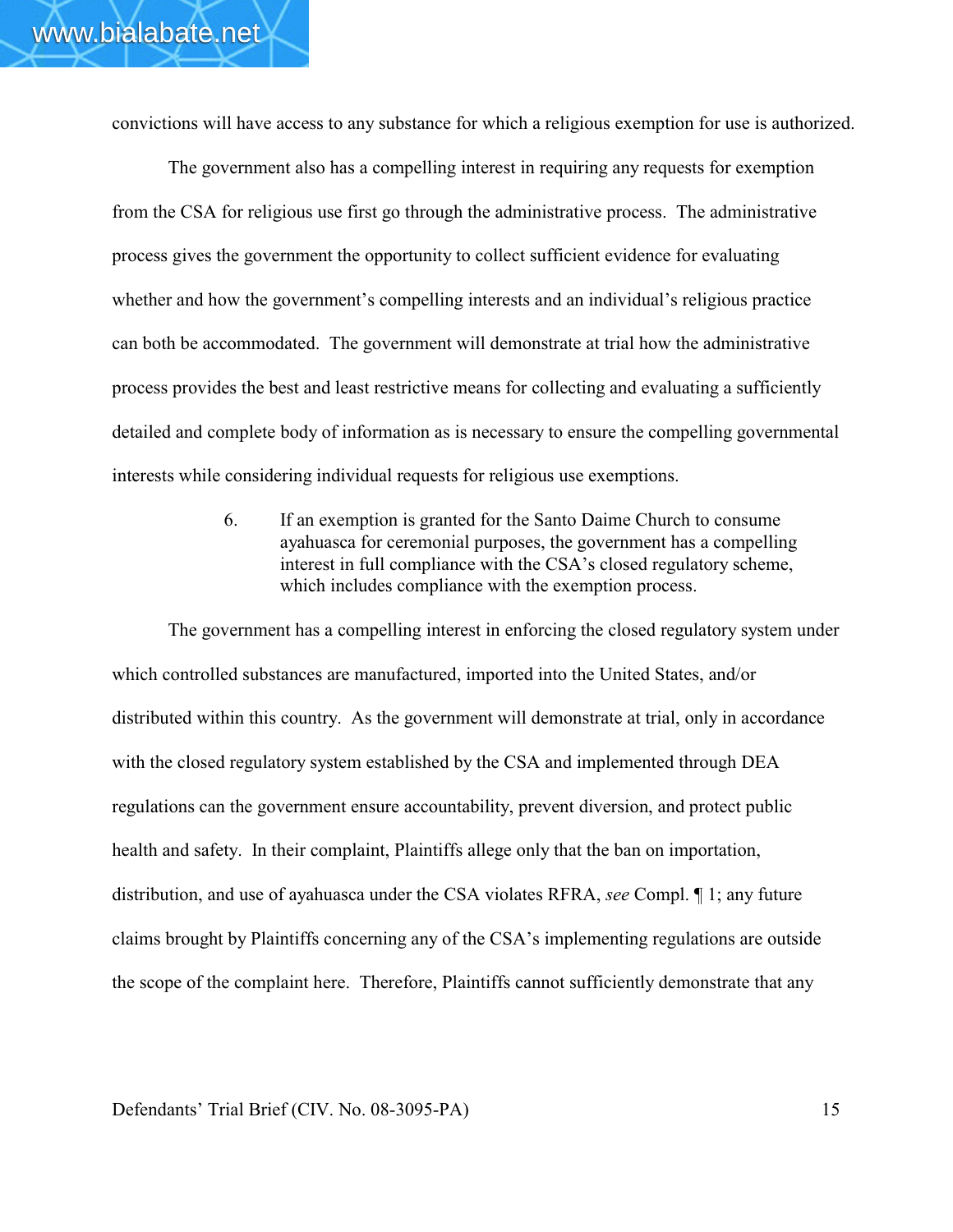particular regulation operates as a de facto ban on their religious use, thereby entitling them to relief.

www.bialabate.net

The government also has a compelling interest in ensuring that controlled substances, including controlled substances which are manufactured, imported, and/or distributed for purported religious uses, are not repackaged or re-labeled in such as a manner as to frustrate the application of the closed regulatory system to maintain accountability and deter and prevent diversion into illicit channels. The government will demonstrate at trial that Plaintiffs' practices significantly hamper the government's efforts to pursue this compelling interest.

# **C. The** *O Centro* **Litigation Has No Estoppel Effect on the Case-Specific Inquiry Now Before the Court.**

Plaintiffs have contended to this Court (in their Motion for Partial Summary Judgment, *see* Doc. # 19) that Defendants are estopped from raising various arguments regarding (1) the CSA; (2) the government's compelling interests in regulating and/or banning use of DMT; and (3) application of the CSA to Plaintiff's purported use of ayahuasca. Rooted in numerous misconstructions and misinterpretations of the litigation regarding the UDV, these contentions lack merit.(Defendants recognize that the Court has denied Plaintiffs' motion; as Defendants expect that Plaintiffs will re-raise such arguments by invoking *O Centro* at trial, Defendants provide the following responsive arguments.)

Most glaring is Plaintiffs' failure to recognize the "well-established" rule that so-called nonmutual offensive collateral estoppel may not be asserted against the federal government. *Nat'l Med. Enters., Inc. v. Sullivan*, 916 F.2d 542, 545 (9th Cir. 1990) (noting "the wellestablished rule that nonmutual offensive collateral estoppel cannot be asserted against the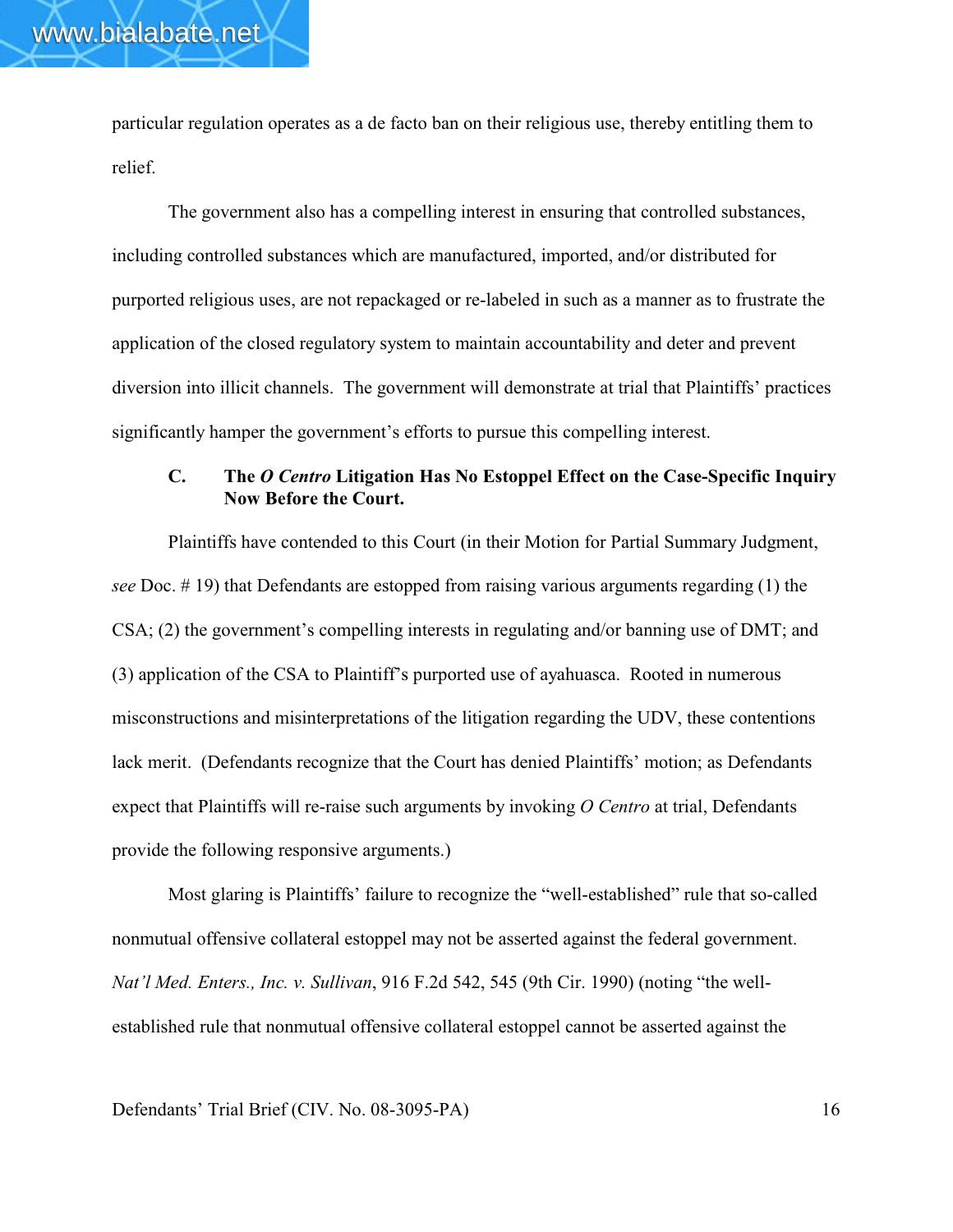government") (citing *United States v. Mendoza*, 464 U.S. 154 (1984)); *see also Coeur D'Alene Tribe of Idaho v. Hammond*, 384 F.3d 674, 689-90 (9th Cir. 2004) (citing *Sullivan*, 916 F.2d at 545). This rule, as articulated in *Mendoza* – wherein the court rejected efforts to apply estoppel principles to the government – recognizes numerous reasons why collateral estoppel does not and should not lie against the government. These reasons include, *inter alia*, the government's status as a far more frequent litigator than any other litigant; the frequency with which the government is involved in litigation over matters of great public importance; the legitimate reasons successive administrations may decide to take different positions on issues from those taken by predecessor administrations; and the fact that a contrary rule would require the Solicitor General to appeal every adverse decision against the government. *Mendoza*, 464 U.S. at 158-64. Plaintiffs ignore all these reasons set forth by the Court, and instead mischaracterize *Mendoza* as resting on one solitary reason for exempting the government from the collateral estoppel doctrine: the Court's observation that "[a] rule allowing nonmutual collateral estoppel against the government . . . would substantially thwart the development of important questions of law by freezing the first final decision rendered on a particular legal issue." *Id.* at 160; Pls.' Mot. at 8-9. Of course, even this rationale does not apply here, as there was no final decision rendered in UDV on any legal issue presented in this case. Indeed, the Supreme Court's UDV decision counsels quite to the contrary by recognizing of the highly case- (and fact-) specific nature of the RFRA inquiry. *O Centro*, 546 U.S. at 424, 431. In any event, Plaintiffs' mischaracterization of the case law does nothing to alter the "well-established rule" that forecloses their arguments entirely. *Sullivan*, 916 F.2d at 545.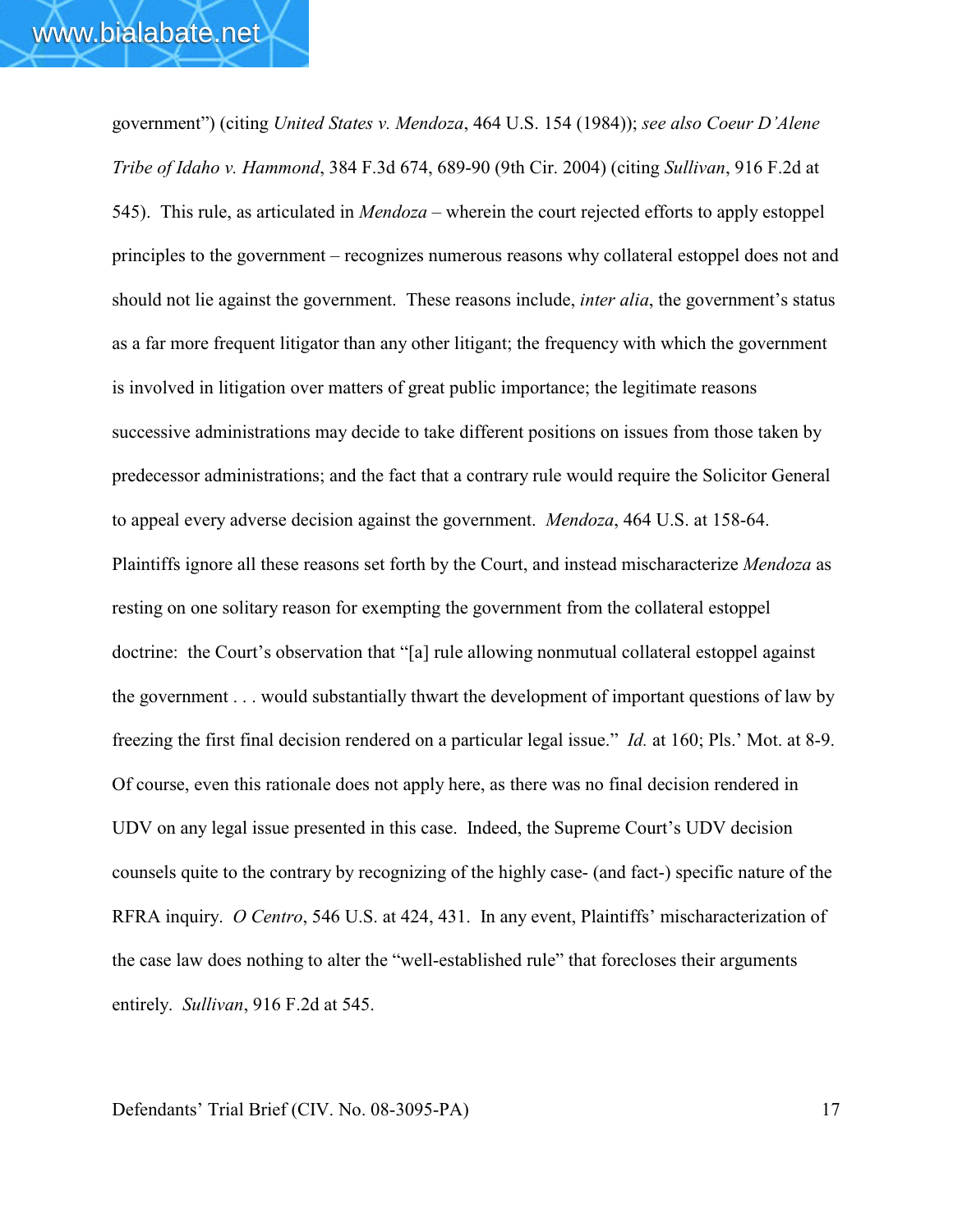Even if the collateral estoppel doctrine *could* be asserted against the government, it is far from satisfied here. The doctrine requires that the following three elements be met: (1) "the issue necessarily decided in the previous proceeding is identical to the one which is sought to be relitigated;" (2) "the first proceeding ended with a final judgment on the merits;" and (3) "the party against whom collateral estoppel is asserted was a party or in privity with a party at the first proceeding." *Reyn's Pasta Bella, LLC v. Visa USA, Inc.*, 442 F.3d 741, 746 (9th Cir. 2006). Both the first and second criteria are unsatisfied here.

First, there was no final judgment on the merits in UDV, and courts have uniformly rejected that notion that a preliminary injunction is sufficiently "final" to warrant estoppel. *Starbuck v. City & County of San Francisco*, 556 F.2d 450, 457 n.13 (9th Cir. 1977) (holding that the grant of a preliminary injunction "is not a final judgment sufficient for collateral estoppel purposes"). Plaintiffs are wrong, therefore, to cavalierly suggest that the question of the government's compelling interests in controlling access to ayahuasca by the UDV was decided *at all* in the UDV litigation. The decision was only preliminary and each appeal of that decision was decided pursuant to highly deferential abuse-of-discretion review. The merits remain pending.

Second, the issues to be decided by this court are vastly different from those preliminarily addressed in *O Centro*. That the issues may be related does not carry the day. As the Ninth Circuit has repeatedly observed, "the issues litigated must not be 'merely similar,' but must be 'identical.'" *Central Delta Water Agency v. United States*, 306 F.3d 938, 953 (9th Cir. 2002) (citation omitted), quoted in *Orff v. United States*, 358 F.3d 1137, 1143 (9th Cir. 2004)). And here, both as a matter of fact and by definition (because both the RFRA inquiry and the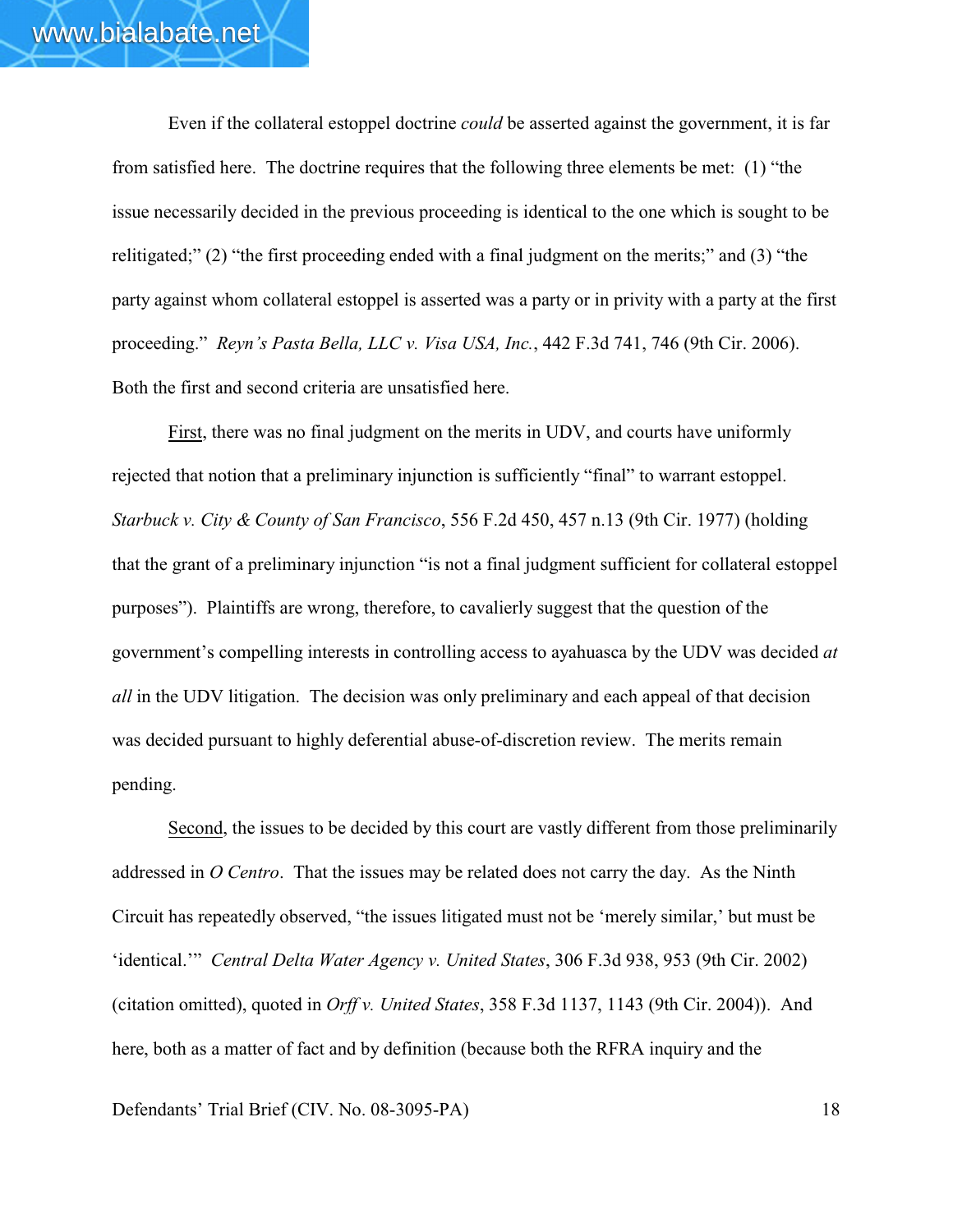government's as-applied interests are individualized and fact-specific), the relevant factual issues presented are decidedly dissimilar. For example, the UDV and the CHLQ responded very differently to governmental seizures of their respective illicit ayahuasca. Although both churches attempted to persuade the government to grant an exemption from the CSA shortly after their respective seizures, the UDV responded to the government's denial of those efforts by seeking judicial relief. The CHLQ, by contrast, chose instead to illegally import and consume ayahuasca clandestinely. This decision, maintained for many years, raises serious questions about Plaintiffs' activities, about Plaintiffs' own views about the lawfulness of their alleged religious practices, and about whether Plaintiffs could be trusted to comply with governmental regulations if they were eventually granted an exemption.

The two churches' histories and worldviews likewise differ significantly. As the government will demonstrate at trial, CHLQ and UDV trace their distinct identities to two markedly different religious leaders emerging from the broader Santo Daime tradition founded by Raimundo Irineu Serra: José Gabriel da Costa (UDV), who claimed to have received through ayahuasca esoteric knowledge unique to the faith he founded; and Sebastião Mota de Melo (CHLQ), who introduced an eclectic brand of Santo Daime faith which, among other things, encourages the use of marijuana as a feminine counterpart to (and to be consumed in conjunction with) the masculine Daime – consumption which, despite recent public disavowals by the Santo Daime church, continues unofficially within the Santo Daime faith. The two traditions likewise differ as to the alleged therapeutic use of ayahuasca, with Santo Daime embracing such use and UDV rejecting it. *See* Row Decl. at 4 (claiming that Daime promotes "healing on all levels"). Moreover, the churches inherently differ in organizational structure – a critical aspect of the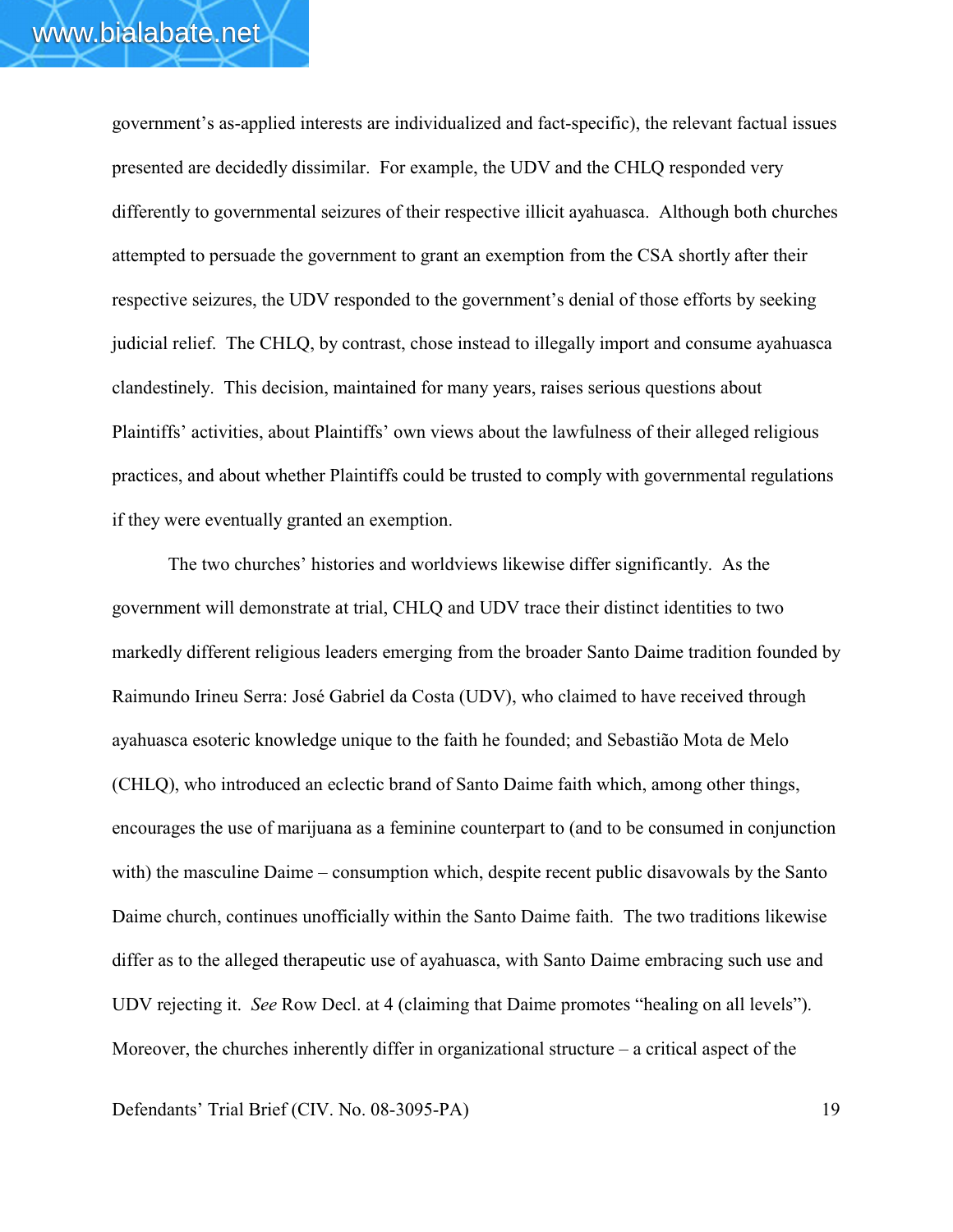government's regulatory and policy concerns regarding ayahuasca use by CHLQ. Finally, the CHLQ church has more broadly opened its ayahuasca ceremonies than has the  $UDV - a$  critical distinction for purposes of diversion risks to non-sincere religious users, especially by noninitiated visitors to CHLQ ceremonies.

# **III. THE GOVERNMENT IS ENTITLED TO JUDGMENT AS A MATTER OF LAW ON PLAINTIFFS' REMAINING CLAIMS FOR RELIEF.**

# **A. Plaintiffs' First Amendment Claim Fails Because the CSA is a Neutral Law of General Applicability.**

In their First Claim for Relief, Plaintiffs assert that enforcement of the CSA violates their rights under the Free Exercise Clause of the First Amendment. Compl. at ¶ 69. It is wellestablished that "the Free Exercise Clause of the First Amendment does not prohibit governments from burdening religious practices through generally applicable laws." *See O Centro*, 546 U.S. at 424 (*citing Employment Div., Dep't of Human Resources of Oregon v. Smith*, 494 U.S. 872, 879 (1990)). Plaintiffs cannot prove a violation of the Free Exercise Clause at trial because the CSA and its implementing regulations are neutral laws of general applicability. As every Circuit Court of Appeals to consider the question of whether the CSA violates the Free Exercise Clause has found, the CSA is a neutral law of general applicability. *See e.g.*, *Olsen v. Mukasey*, 541 F.3d 827, 832 (8th Cir. 2008); *O Centro Espirita Beneficiente Uniao Do Vegetal v. Ashcroft*, 389 F.3d 973, 992 (10th Cir. 2004); *United States v. Israel*, 317 F.3d 768, 770 (7th Cir. 2003); *see also Multi Denominational Ministry of Cannabis and Rastafari, Inc. v. Gonzales*, 474 F. Supp. 2d 1133, 1143-44 (N.D. Cal. 2007).

In *Church of the Lukumi Babalu Aye, Inc. v. City of Hialeah*, 508 U.S. 520, 533, 542 (1993) ("*Lukumi*"), the Supreme Court defined neutrality as follows: "[I]f the object of a law is to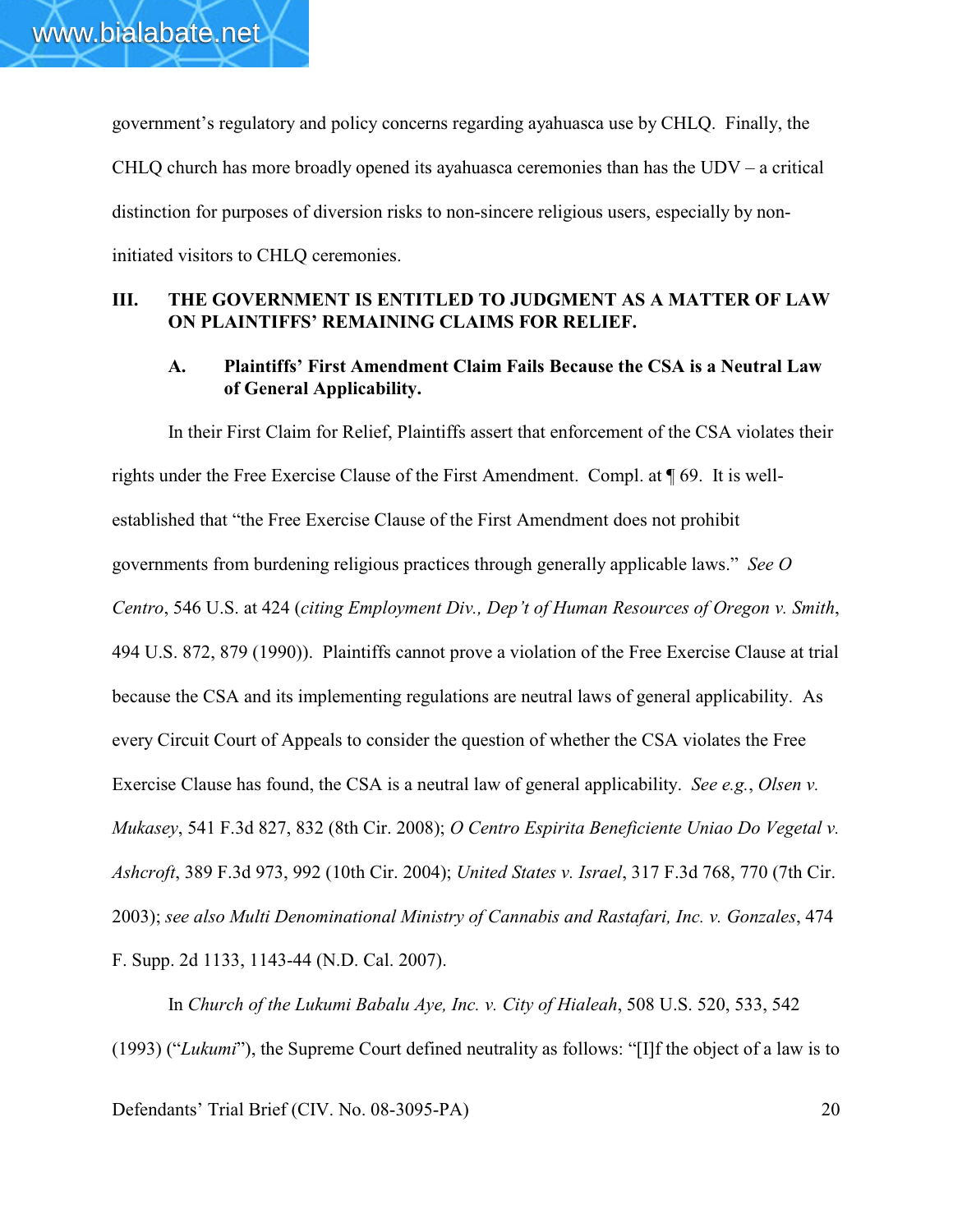infringe upon or restrict practices because of their religious motivation, the law is not neutral[.]" *Id.* at 533. A statute is non-neutral on its face "if it refers to a religious practice without a secular meaning discernable from the language or context." *Id.* If the language of the statute is neutral, a more careful statutory interpretation may still be necessary to determine the drafters' intent, because "[o]fficial action that targets religious conduct for distinctive treatment cannot be shielded by mere compliance with the requirement of facial neutrality." *Id.* at 534. In all cases, however, the purpose of the inquiry is to determine whether the legislature intended to target religion. Thus, the Court in *Lukumi* found that the Hialeah ordinances were non-neutral because "[t]he record in this case compels the conclusion that suppression of the central element of the Santeria worship service was the object of the ordinances." *Id.* at 534; *see also id.* at 540 (holding that Hialeah ordinances "were enacted because of, not merely in spite of, their suppression of Santeria religious practice") (internal quotation marks and citation omitted). In order to show that the CSA and its implementing regulations are similarly not neutral, Plaintiffs would have to show "that the object or purpose of [the] law is the suppression of religion or religious conduct." *Id.* at 533. To the contrary, the legislative history of the CSA makes clear that Congress's primary goal was a secular one: preventing the recreational use of controlled substances. *Compare Lukumi*, 508 U.S. at 535-40 (reviewing the legislative history of the animal slaughtering ordinances) *with* H.R. Rep. No. 91-1444 (1970), *reprinted in* 1970 U.S.C.C.A.N. 4566. Plaintiffs cannot seriously argue that suppression of the religious conduct of CHLQ (or any other religion) was the object of the Controlled Substances Act. The Act is therefore neutral from the standpoint of a First Amendment analysis.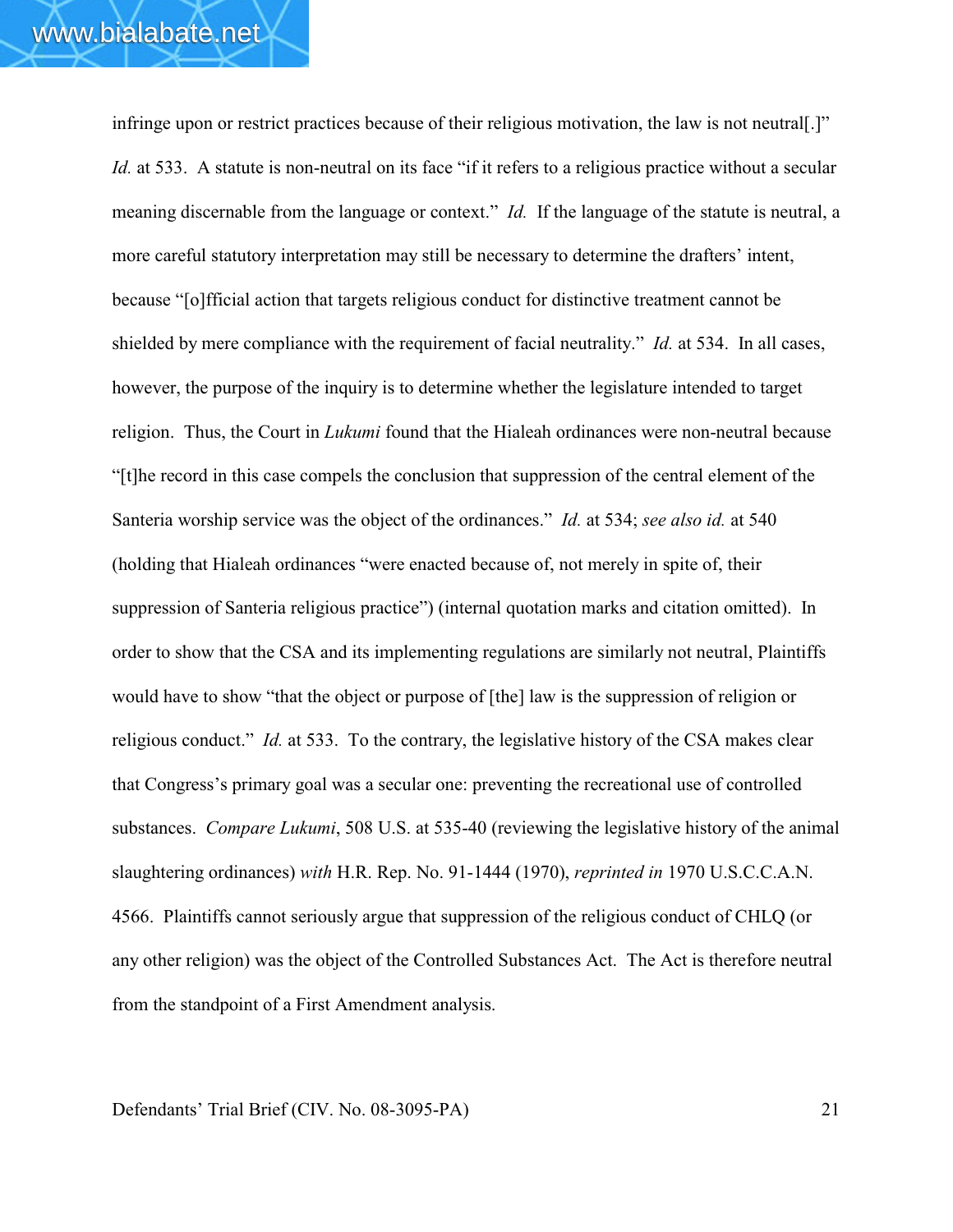The CSA is also generally applicable in that it does not "in a selective manner impose burdens only on conduct motivated by religious belief." *Lukumi*, 508 U.S. at 543. The CSA prohibits all secular use of scheduled substances, except for research, medical, scientific, and industrial uses. The mere existence of exceptions within the CSA does not impair its validity under the Free Exercise Clause. Indeed, the *Lukumi* Court was careful to acknowledge that "[a]ll laws are selective to some extent[.]" *Lukumi*, 508 U.S. at 542. What concerned the Court was not the fact of selectivity itself, but the "categories of selection." *Id.* The Court defined the principle of general applicability as "[t]he principle that government, in pursuit of legitimate interests, cannot in a selective manner impose burdens *only* on conduct motivated by religious belief." *Id.* at 543 (emphasis added). The Court found that the City of Hialeah's ordinances were not generally applicable, not because the ordinances made distinctions between permissible and impermissible types of animal slaughter, but because "the ordinances are drafted with care to forbid few killings but those occasioned by religious sacrifice." *Id.* In concluding its analysis of the ordinances' general applicability, the Court stated,

We conclude, in sum, that each of Hialeah's ordinances pursues the city's governmental interests only against conduct motivated by religious belief. The ordinances ha[ve] every appearance of a prohibition that society is prepared to impose upon [Santeria worshipers] but not upon itself. *This precise evil is what the requirement of general applicability is designed to prevent.*

*Id.* at 545-46 (emphasis added) (internal quotation marks and citation omitted). In other words, in order to be considered "generally applicable" for First Amendment purposes, a statute cannot draw distinctions in such a way that the statute's effect is divided along religious/secular lines. While the legislative history of Hialeah's ordinances makes clear that the city had no serious intention of targeting the non-religious killing of animals, the drafting of the CSA makes clear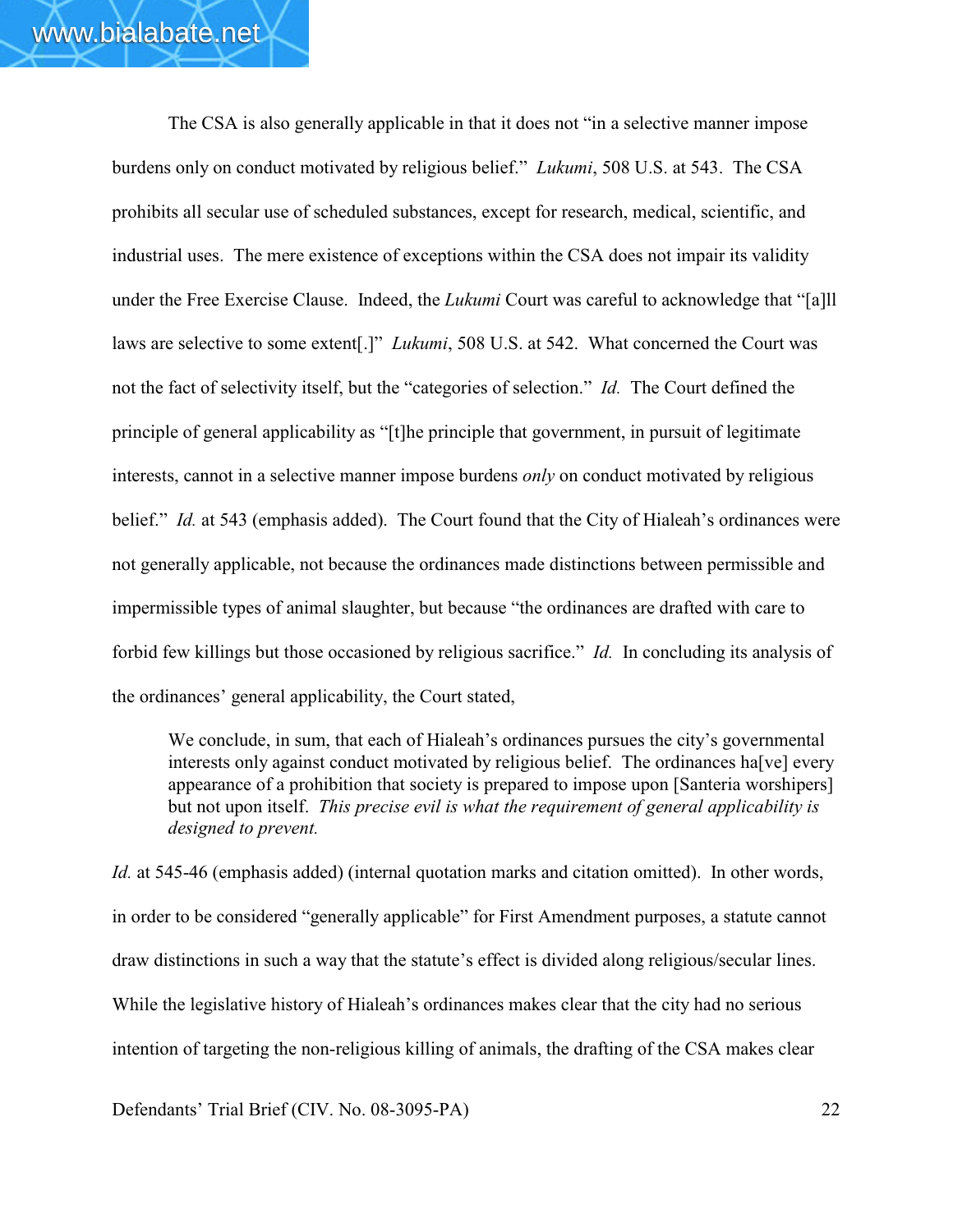that Congress's primary target was a secular one: the recreational use of controlled substances. *Cf. Lukumi*, 508 U.S. at 535-40 (reviewing the drafting of the ordinances) *with* H.R. Rep. No. 91- 1444, 91st Cong., 2d Sess., *reprinted in* U.S.C.C.A.N. 4566. This is not "a prohibition that society is prepared to impose upon [religious worshipers] but not upon itself." *Lukumi*, 508 U.S. at 545. As the CSA cannot be characterized as an act that disproportionately burdens religion without any commensurate burden on secular usage, it accordingly does not violate the principle of general applicability.

Moreover, a neutral law of general applicability does not violate the First Amendment's Free Exercise Clause "if it is rationally related to a legitimate governmental purpose." *Stormans Inc. v. Selecky*, 526 F.3d 406, 413 (9th Cir. 2008). Here, the CSA does not offend the Free Exercise Clause because it is rationally related to the legitimate governmental purpose of preventing the diversion of controlled substances to non-permissible users or uses and, thus, does not violate the First Amendment. *See id.* at 412.

#### **B. Defendants Are Entitled To Judgment as a Matter of Law on Plaintiffs' Fourth and Fifth Amendment Claims.**

Plaintiffs cannot prevail on a Fourth or Fifth Amendment claim for relief because both claims are derived from the false premise that it was unlawful for the government to enforce the CSA. When DEA agents undertook the search of Mr. Goldman's home and seized the ayahuasca within his possession, those agents reasonably believed that Plaintiffs "possess[ed] ... a controlled substance" in violation of the CSA, 21 U.S.C. § 841(a)(1), and thus the search and seizure at issue were permissible under the Fourth and Fifth Amendments.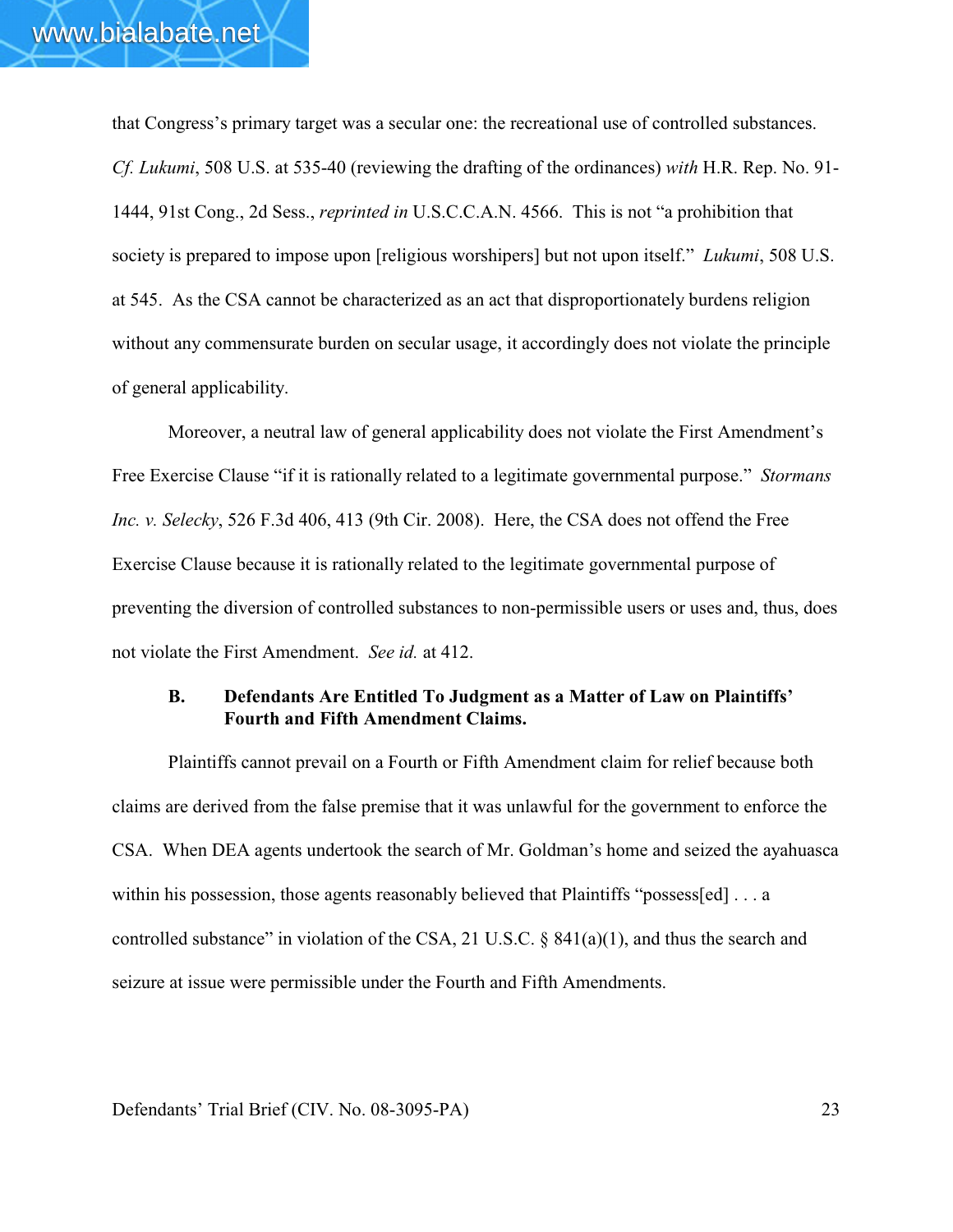Plaintiffs' claims and underlying arguments are premised wholly on the Plaintiffs' as-yetunestablished claim that the First Amendment and RFRA require the government to afford Plaintiffs unfettered access to import, distribute, and use ayahuasca tea which contains, as Plaintiffs admit, DMT, a schedule I controlled substance. Compl. at ¶ 14, 21. Plaintiffs' Third and Fourth Claims for Relief, therefore, are premised entirely upon resolution of Plaintiffs' First and Second Claims for Relief. These duplicative and derivative claims should be dismissed as a matter of law.

Further weighing in favor of disposing of these two claims is Mr. Goldman's own admission that the statute of limitations for the arrest arising out of the government's May 20, 1999 search and seizure expired in May 2004. *See* Goldman Decl. at 21. Because the government is now time-barred from taking any action against Plaintiffs based on the events of May 20, 1999, there is no injunctive relief that this Court could enter for Plaintiffs. Therefore, whatever standing Mr. Goldman may once have had to challenge this search and seizure does not persist today, rendering Plaintiffs' Third and Fourth Claims moot. *See United States Parole Comm'n v. Geraghty*, 445 U.S. 388, 397 (1980) (mootness principle ensures Article III jurisdiction limited to "live" controversies). The mootness of any once-live controversy underlying Plaintiffs' Third and Fourth Claims further supports entering judgment as a matter of law for the government on these two claims.

### **C. Defendants Are Entitled to Judgment as a Matter of Law on Plaintiffs' Equal Protection Claim.**

Plaintiffs' equal protection claim fares no better. Plaintiffs' allegation that because the federal government is bound by a preliminary injunction issued by the district court in *O Centro*,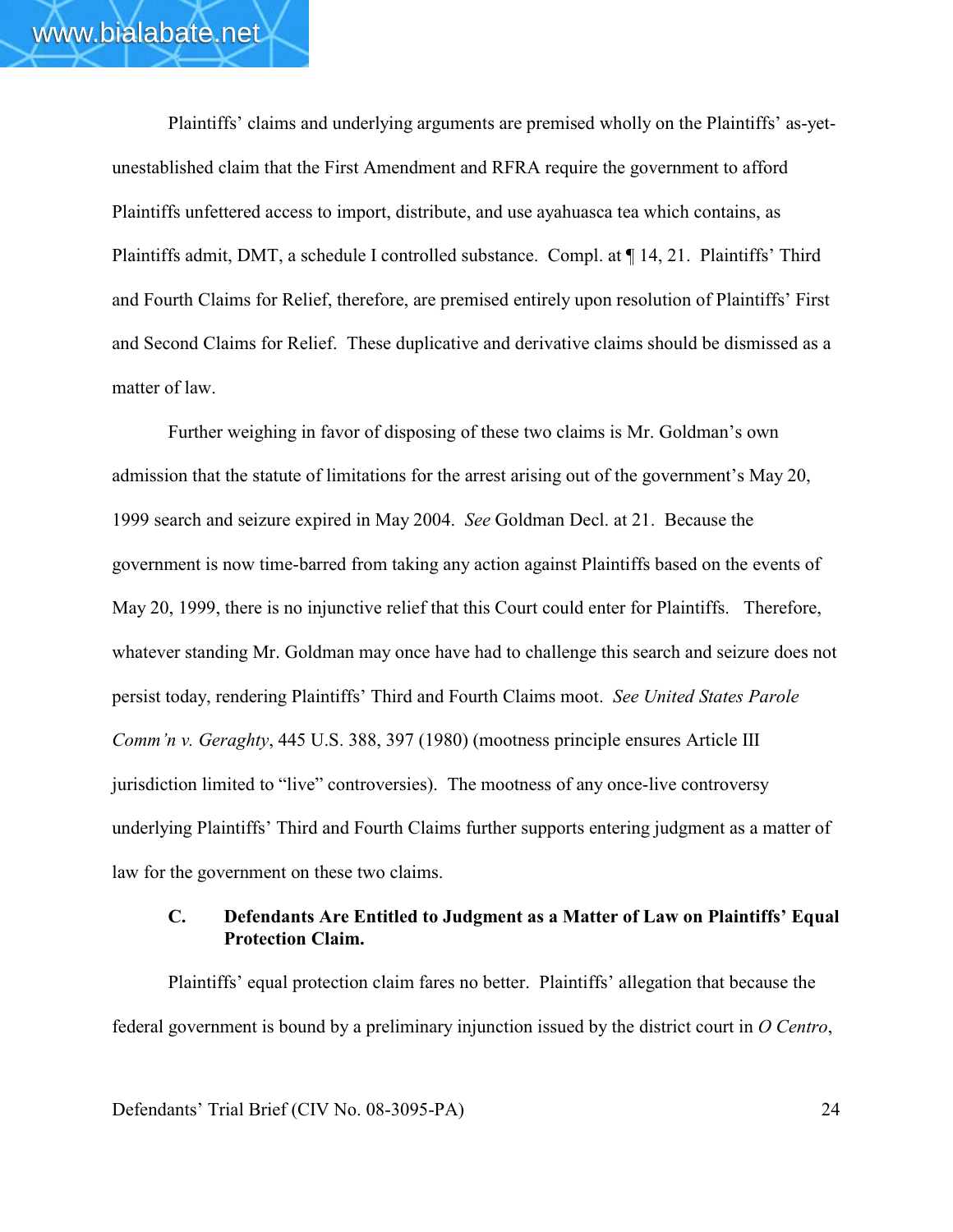the government is somehow obligated to provide identical "accommodat[ion]" to the CHLQ, and that the government's failure to do so – despite the absence of any court order or any effort by the CHLQ to seek "accommodat[ion]" through the administrative exemption process – runs afoul of the Fifth Amendment, is simply untrue.

The principles of equal protection set forth in the Fourteenth Amendment are applicable to the federal government via the Fifth Amendment's due process guarantees. *Adarand Constructors, Inc. v. Pena*, 515 U.S. 200, 231-32 (1995). Depending on the type of government action or classification challenged, differing levels of scrutiny apply in different cases. Here, Plaintiffs allege a denial of equal protection based upon their religion – a fundamental right that often gives rise to heightened judicial scrutiny. "For equal protection purposes," however, "heightened scrutiny is applicable to a statute that applies selectively to religious activity only if the plaintiff can show that the basis for the distinction was religious, not secular." Where "the basis for the distinction is secular," courts apply highly deferential rational-basis scrutiny. *Droz v. C.I.R.*, 48 F.3d 1120, 1125 (9th Cir. 1995). That level of scrutiny asks only whether "there is any reasonably conceivable state of facts that could provide a rational basis" for the challenged action. *FCC v. Beach Commc'ns, Inc.*, 508 U.S. 307, 313 (1993). Here, there is no selective application in the statute at issue at all, and the sole basis for the supposed differing "treatment" of the two groups is the injunction requiring the government to provide temporary relief to the UDV from the otherwise general applicability of the CSA. Religion is not the basis for this purported differential "accommodat[ion]" between UDV and CHLQ. Accordingly, the Court must apply rational-basis scrutiny.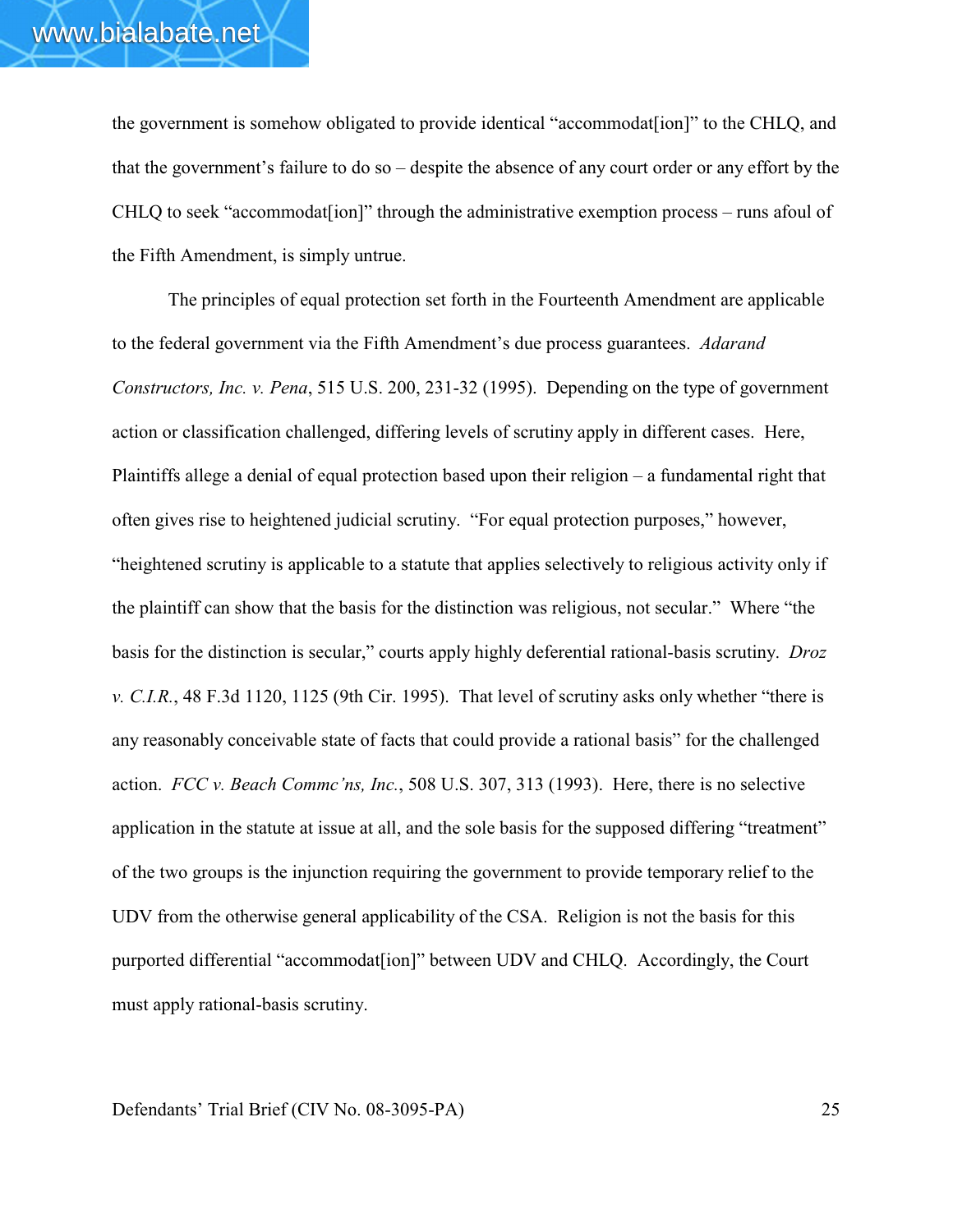But the Court need not apply any scrutiny at all, for even if equal protection could *theoretically* be implicated by differential treatment of UDV and CHLQ, such principles are not *yet* implicated because the government has taken no final action regarding UDV. That dispute remains pending. Plaintiffs' claims here, therefore, are not ripe. Defs.' Mot. at 17-21. (They are also unripe as a result of Plaintiffs' failure to seek an administrative exemption from the CSA and because Plaintiffs cannot show an imminent threat of enforcement of the CSA against them. *See generally id.* at 12-21.)

Moreover, the "actions" about which Plaintiffs complain are not legislative, statutory or administrative, but are the result of a single preliminary court order – and it is well-established that equal protection does not guarantee uniformity of judicial decisions. As the Supreme Court cautioned in *Beck v. Washington*, 369 U.S. 541 (1962), "[w]e have said time and again that the Fourteenth Amendment does not 'assure uniformity of judicial decisions ... (or) immunity from judicial error.... Were it otherwise, every alleged misapplication of state law would constitute a federal constitutional question." *Id.* at 554-55 (citation omitted); *Camacho v. White*, 918 F.2d 74, 78 (9th Cir. 1990) (that other parties obtained sought-after remedies in other cases does not entitle litigant to relief) (citing *Beck*).

Nor are Plaintiffs similarly situated to the UDV plaintiffs, as they must be in order to be entitled to relief on the basis of equal protection principles. "The Equal Protection Clause does not forbid classifications. It simply keeps governmental decisionmakers from treating differently persons who are in all relevant respects alike." *Nordlinger v. Hahn*, 505 U.S. 1, 10 (1992). Here, Plaintiffs are dissimilar to the UDV because unlike Plaintiffs, the UDV – after the completion of an extensive preliminary injunction hearing – obtained an injunction. Plaintiffs'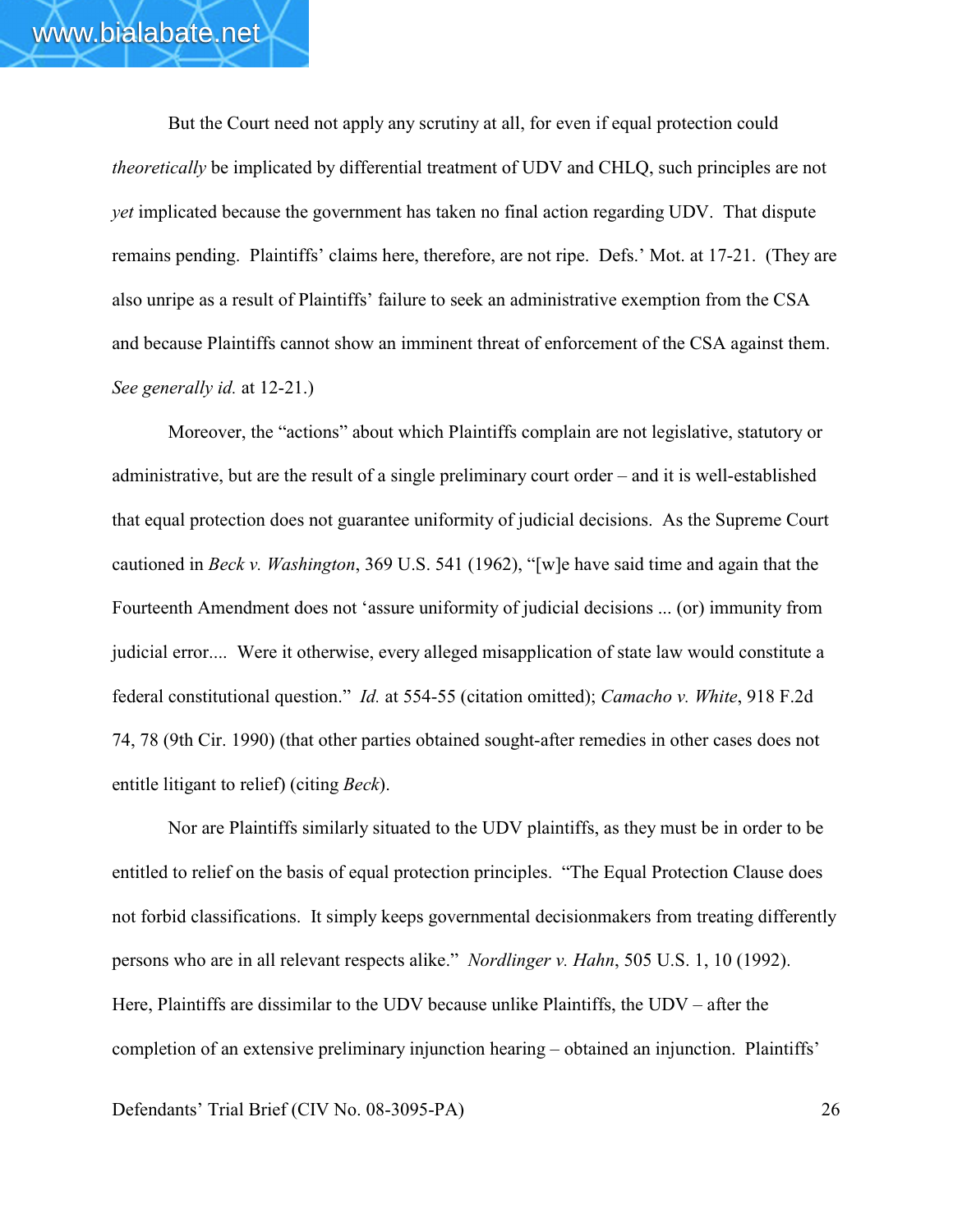equal protection claim thus places the cart before the horse. And after trial (and regardless of the outcome), they will likewise have no basis for alleging a violation of equal protection principles since equal protection does not guarantee uniformity of judicial decisions. *Beck*, 369 U.S. at 554-55.

Plaintiffs are also dissimilar to the UDV in numerous other ways, all to be shown at trial. To make any claim for equal protection relief, Plaintiffs must be "in all relevant aspects alike" to the allegedly more-favorably-treated group. *Nordlinger*, 505 U.S. at 10. Plaintiffs here and the UDV plaintiffs are not so alike. As noted, and simply by way of example, their origins, doctrines, individual practices, and organizational structures differ markedly. *See* II.C, *supra*.

Plaintiffs' theory of liability appears to be a perversion of so-called "selective enforcement" claims, whereby plaintiffs challenge the selective enforcement of otherwise valid laws, which enforcement favors or disfavors particular groups for impermissible reasons. In such cases, plaintiffs must show that the government's basis for such differential treatment is "pretext for an impermissible motive." *Engquist v. Oregon Dep't of Agric.*, 478 F.3d 985, 993 (9th Cir. 2007), *aff'd*, 128 S. Ct. 2146 (2008). For such a showing, a plaintiff must establish that the defendant "intentionally, and without rational basis, treated the plaintiff differently from others similarly situated" and must demonstrate "that the discriminatory treatment 'was intentionally directed just at him, as opposed . . . to being an accident or a random act.'" *North Pacifica LLC v. City of Pacifica*, 526 F.3d 478, 486 (9th Cir. 2008) (citation omitted). Plaintiffs can establish none of these things. Any differential treatment of the UDV is rooted in a court order, not in any intentional effort by the government to single out the CHLQ.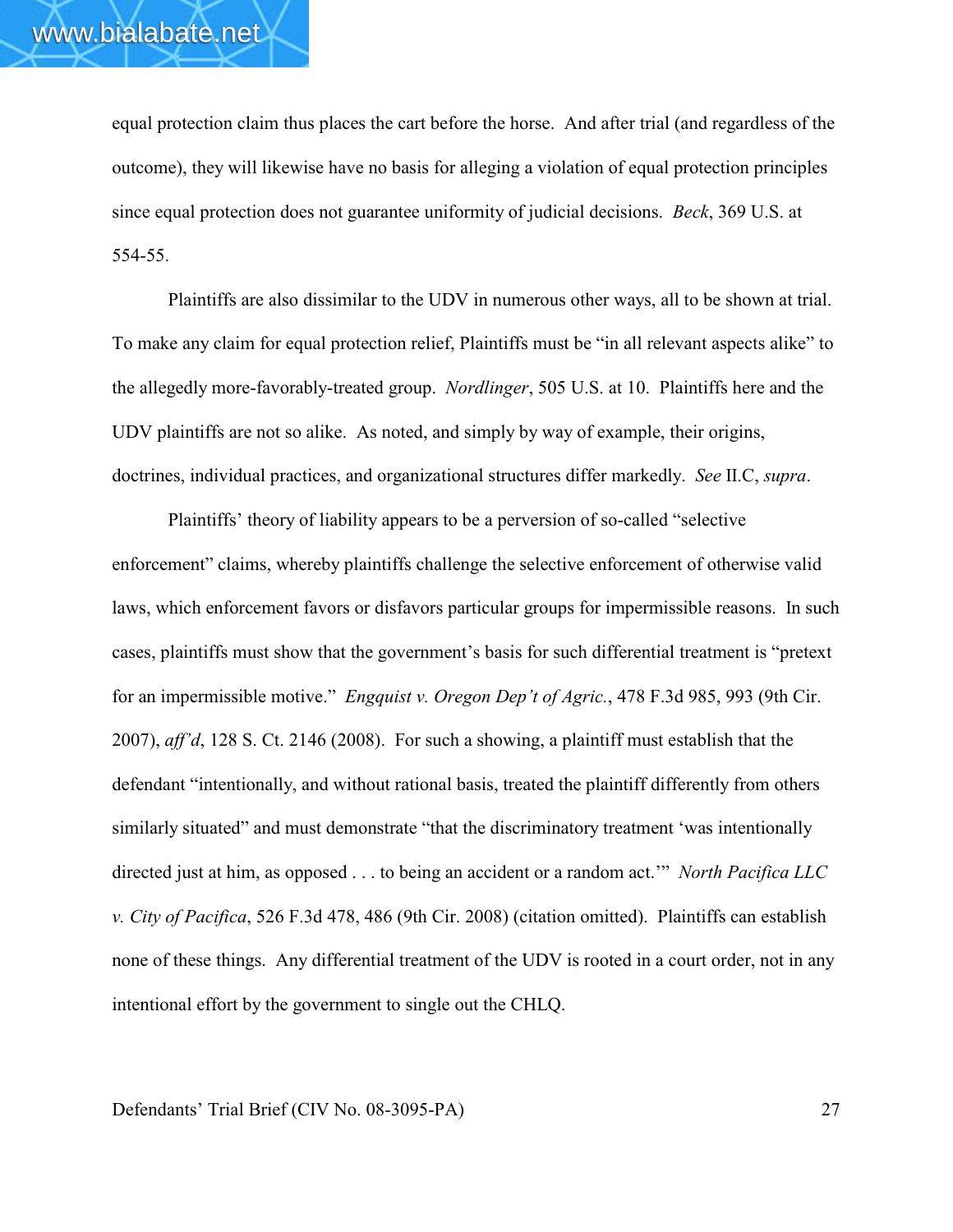Moreover, "[i]n addition to the showing of discriminatory purpose and effect, plaintiffs seeking to enjoin alleged selective enforcement must demonstrate the [alleged] misconduct is part of a policy, plan, or a pervasive pattern." *Rosenbaum v. City and County of San Francisco*, 484 F.3d 1142, 1152-53 (9th Cir. 2007) (citations and quotations omitted). And for purposes of declaratory relief via an as-applied challenge to the application of the CSA against the CHLQ, plaintiffs must "demonstrate[] a genuine threat of enforcement" of the disputed statute. *Steffel v. Thompson*, 415 U.S. 452, 475 (1974). Plaintiffs, who base their claims on a solitary preliminary injunction and who do not allege any threat of enforcement of the CSA against them in the last seven years, can do neither. For all of these reasons, their equal protection claim must be rejected.

#### **D. Defendants Are Entitled to Judgment as a Matter of Law on Plaintiffs' International Law Claim.**

Finally, the government is entitled to judgment as a matter of law on Plaintiffs' Sixth Claim for Relief because the government has not acted contrary to the doctrine of comity or in violation of international law. Plaintiffs suggest that the government acts in violation of the doctrine of comity by failing to abide by "the findings of the Brazilian Federal Narcotics Council ("CONFEN") . . . ." Compl. at ¶ 85. Plaintiffs further allege that the government's enforcement of the CSA "violate[s] the United Nations International Covenant on Civil and Political Rights ("ICCPR") and Article 18 of its Universal Declaration of Human Rights [("UDHR")]." *Id.* at ¶ 86. Plaintiffs' assertions are unsupported. Neither the doctrine of comity nor any international instrument requires the United States government to excuse Plaintiffs' actions here.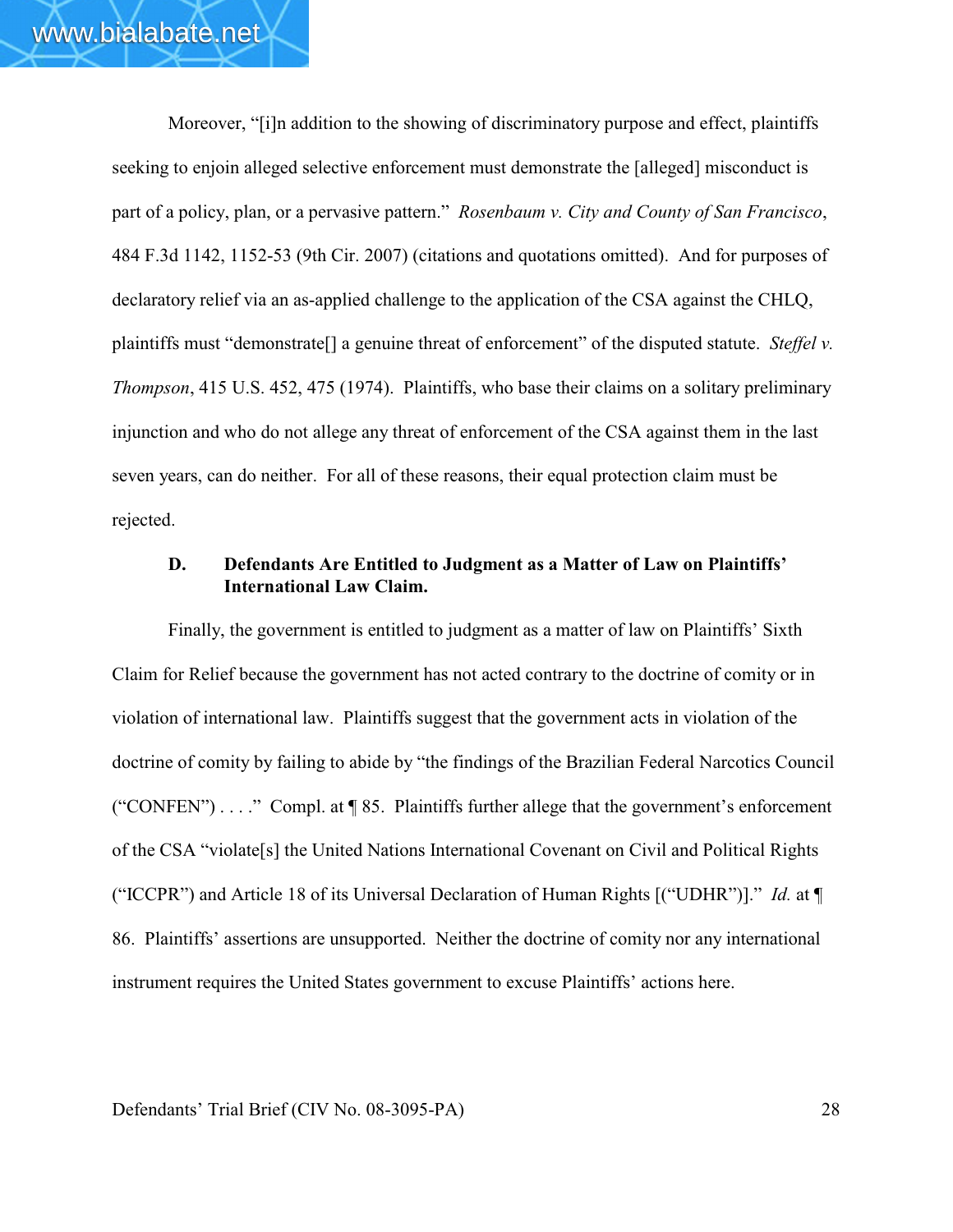Plaintiffs refer to the "doctrine of comity" as supporting an exemption for CHLQ's religious use of ayahuasca. Comity is "the recognition which one nation allows within its territory to the legislative, executive or judicial acts of another nation." *Hilton v. Guyot*, 159 U.S. 113, 163-64 (1895). Here, Plaintiffs argue that the doctrine of comity requires the United States to permit CHLQ's use of ayahuasca because, as Plaintiffs allege, "the Brazilian Federal Narcotics Council ("CONFEN") . . . specifically ruled that the Santo Daime Church may lawfully utilize the Holy Daime tea for sacramental purposes." Compl. at ¶ 85. Plaintiffs' argument is without merit. The Supreme Court has described the doctrine of international comity as "the recognition which one nation allows within its territory due to the legislative, executive or judicial acts of another nation, having due regard both to international duty and convenience, and to the rights of its own citizens or of other persons who are under the protection of its law." *Societe Nationale Industrielle Aerospatiale v. United States Dist. Ct. for the S. Dist. of Iowa*, 482 U.S. 522, 543 n.27 (1987) (quoting *Hilton v. Guyot*, 159 U.S. 113, 163-64 (1895)). Concerns for international comity only arise when there is a "true conflict between domestic and foreign law." *Hartford Fire Ins. Co. v. California*, 509 U.S. 764, 798-99 (1993) (citing *Societe Nationale*, 482 U.S. at 555 (Blackmun, J., concurring in part and dissenting in part)). Here, Plaintiffs' comity claim fails because they have not identified – nor could they – a true conflict between U.S. and Brazilian law.

Plaintiffs invocation of the doctrine of comity flips that doctrine on its head. Plaintiffs appear to suggest that because Brazilian law may permit an individual to consume ayahuasca for religious purposes within Brazil, the United States must permit Plaintiffs to consume ayahuasca in the United States. However, Plaintiffs present no evidence – nor could they – that Brazilian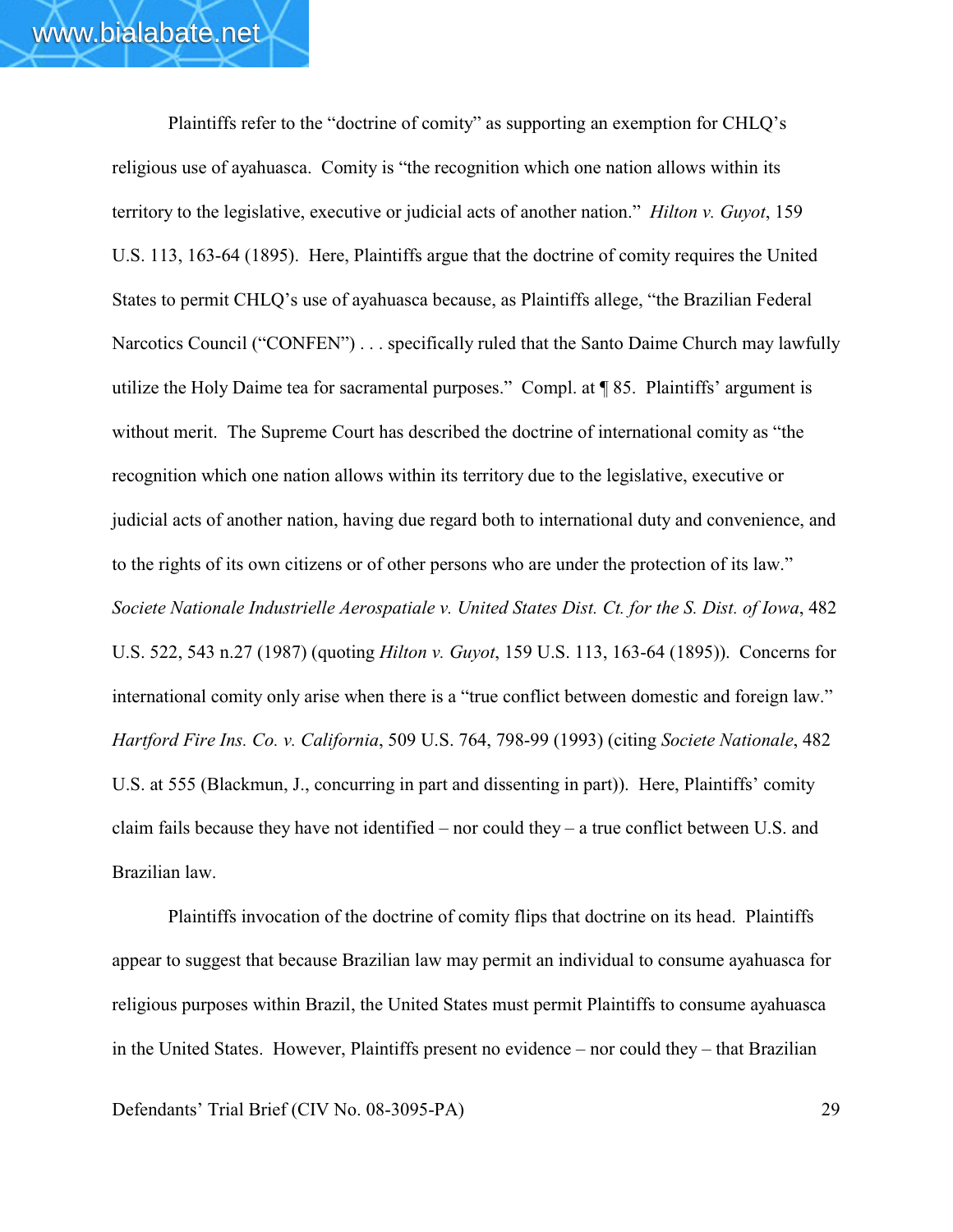law applies extraterritorially to permit Plaintiffs, or anyone for that matter, to consume ayahuasca outside the boundaries of Brazil. In fact, to the contrary, Brazilian law prohibits exporting ayahuasca tea from Brazil. Thus, the considerations of deference to foreign laws undergirding the doctrine of comity would actually *support* the United States' continued prohibition on the importation of ayahuasca from Brazil, which conforms with the Brazilian law prohibition exportation of ayahuasca from Brazil.

Moreover, Plaintiffs overstate the findings of CONFEN contained in the CONFEN report attached as Exhibit 4 to Plaintiffs' Memorandum of Law in Support of Application for a Temporary Restraining Order and Motion for Preliminary Injunction. Plaintiffs claim that "CONFEN found that Church members should be permitted to use the Daime tea for sacramental purposes" but cite to no such statement in the CONFEN report. *Compare* Pls.' Mem. at 6 *with* Ex. 4. Similarly, nowhere in the CONFEN report did the Council "specifically rule<sup>[]</sup> that the Santo Daime Church may lawfully utilize the Holy Daime tea for sacramental purposes." *Compare* Compl. at  $\P$  85 *with* Ex. 4. Rather, the limited conclusion of the CONFEN report was simply that the "plant species which are used in the preparation of 'ayahuasca'" could be excluded from the DIMED (Division of Medications of the Ministry of Health) listings of medications. Ex. 4, at unnumbered pages 33-34. Reading the CONFEN report expansively, then, the most that report shows is that the Brazilian government has chosen not to include the two plants used in the preparation of ayahuasca in a list of drugs that are prohibited substances. Ex. 4, at unnumbered page 33. The government also notes that CONFEN has been dissolved and that the cited report has been superceded by more recent resolutions of the Brazilian National Anti-Drug Council (CONAD). *See e.g.*, *id*. Thus, contrary to Plaintiffs' assertions, comity in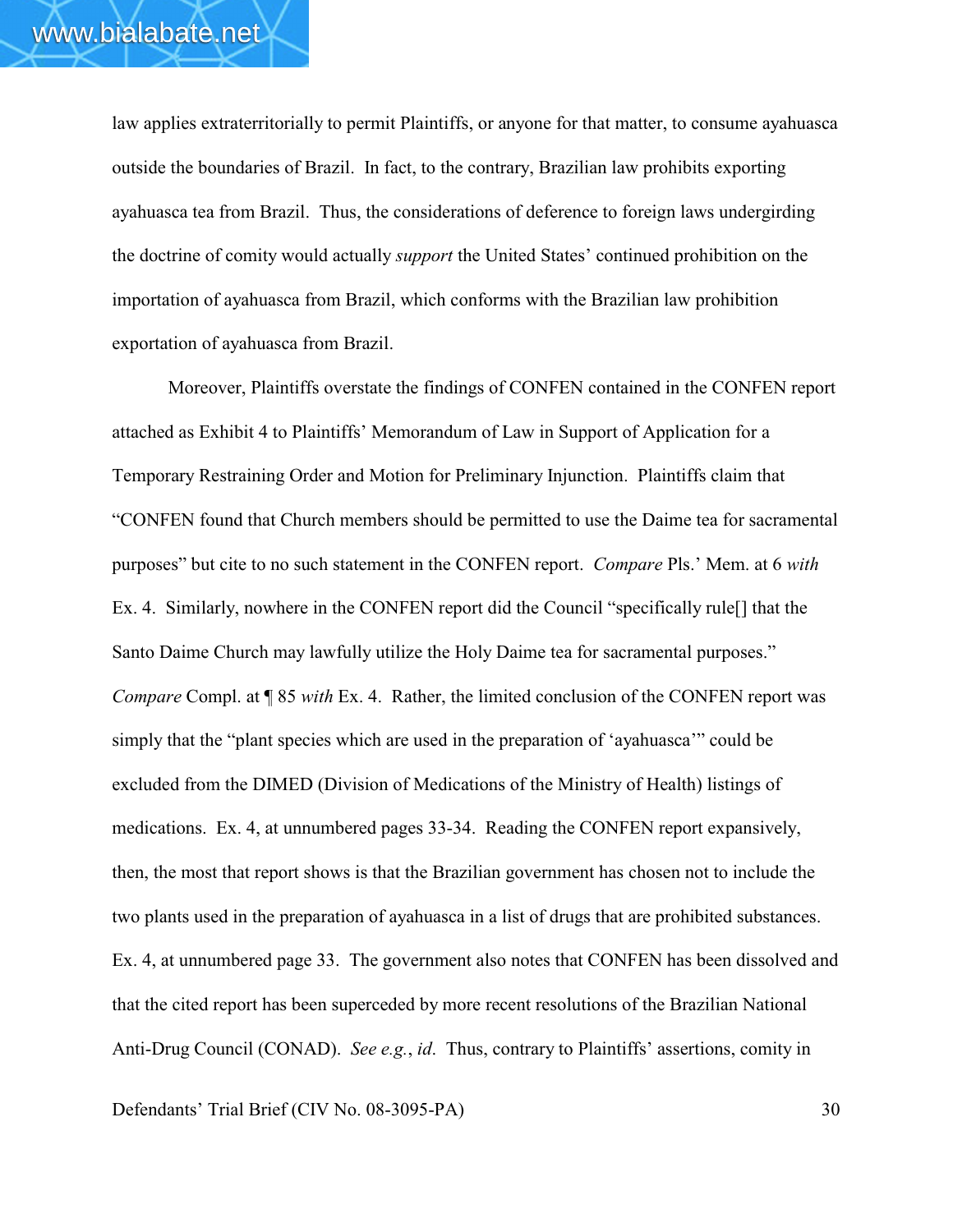fact weighs *against* granting an exemption for Plaintiffs' importation, possession, distribution, and use of ayahuasca imported from Brazil. The doctrine of comity does not in any way require the United States to alter its own domestic statutes, such as the CSA, to comply with the internal recommendations or domestic policies of any foreign government.

Plaintiffs also assert that the ICCPR, 138 Cong. Rec. S4781-84 (1992), and UDHR, GA res. 217A, Dec. 10, 1948, require "an injunction preventing Defendants from further interfering with plaintiffs' religious conduct." Compl. at  $\P$  86-88. But neither of these instruments creates a private cause of action. *See Sosa v. Alvarez-Machain*, 542 U.S. 692, 734, 738 (2004) (finding no private cause of action arising out of either the ICCPR or the UDHR). Therefore, as these international instruments create no federal remedy, judgment as a matter of law should be entered for the government on this claim.

Moreover, the United States has always recognized that there are two aspects to the First Amendment protections of religious freedom: "freedom to believe and freedom to act. The first is absolute. The second is 'subject to regulation.'" *N.L.R.B. v. World Evangelism, Inc.*, 656 F.2d 1349, 1354 (9th Cir. 1981) (*quoting Cantwell v. Connecticut*, 310 U.S. 296, 303-04 (1940)). Thus, "activities of individuals, even when religiously based, are often subject to regulation . . . in the exercise of [the government's] undoubted power to promote the health, safety, and general welfare." *Yoder*, 406 U.S. at 220. The international agreements to which Plaintiffs refer also recognize this principle. The ICCPR provides that "[f]reedom to manifest one's religion or beliefs may be subject . . . to such limitations as are prescribed by law and are necessary to protect public safety, order, health, or morals or the fundamental rights and freedoms of others." ICCPR art. 18. The UDHR similarly provides that people, in the exercise of their rights and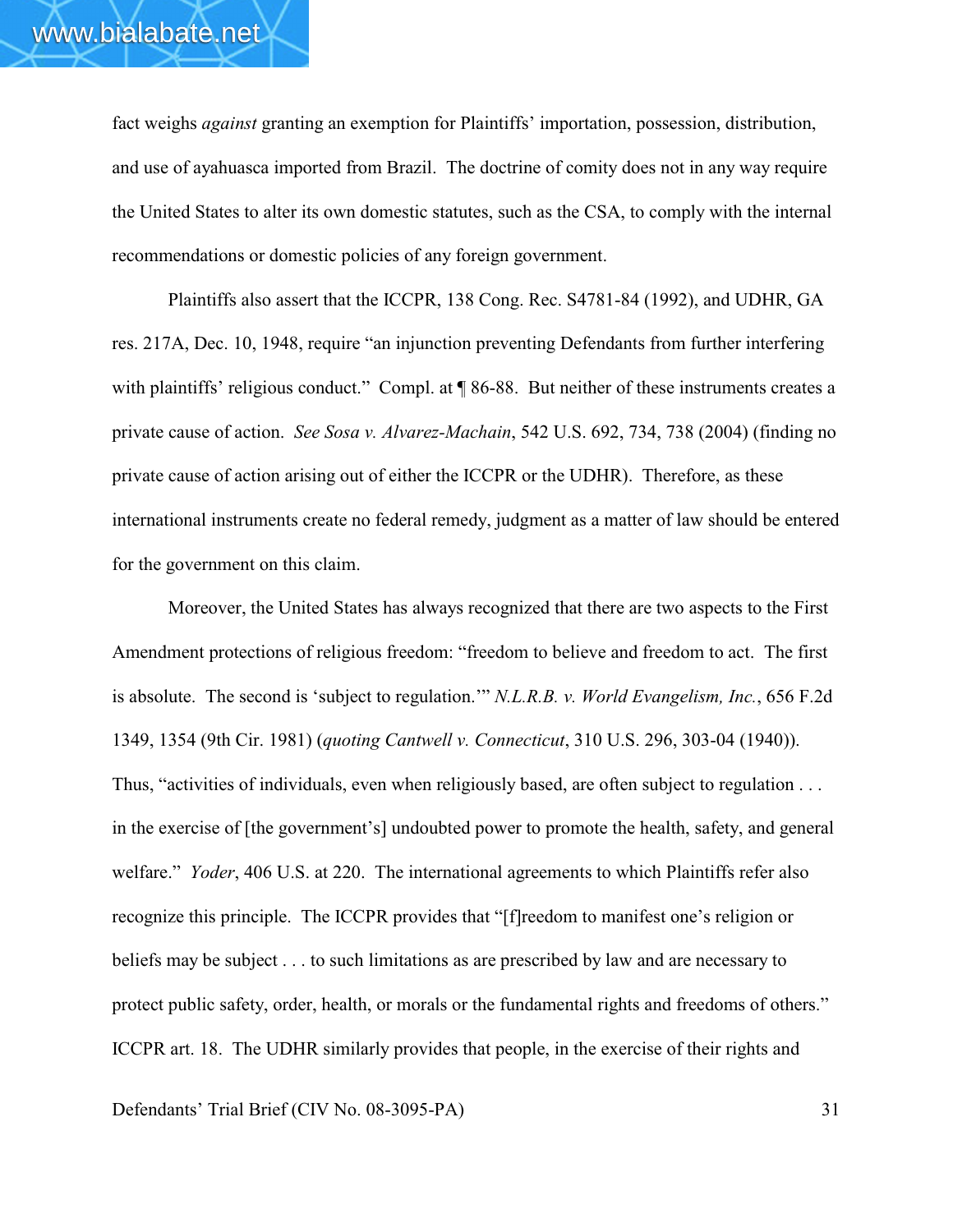freedoms, are subject to "such limitations as are determined by law . . . for the purpose of securing due recognition and respect for the rights and freedoms of others and meeting the just requirements of morality, public order and the general welfare in a democratic society." UDHR art. 29 ¶ 2.

Because neither international law, nor comity, are implicated by Plaintiffs' complaint, their Sixth Claim for Relief should be rejected.

#### **CONCLUSION**

For the foregoing reasons, judgment should be entered in favor of the government at trial and Plaintiffs' Complaint and causes of action should be dismissed with prejudice.

Dated: October 16, 2008 Respectfully submitted,

GREGORY G. KATSAS Assistant Attorney General

KARIN J. IMMERGUT United States Attorney District of Oregon Mark O. Hatfield U.S. Courthouse 1000 SW Third Avenue, Suite 600 Portland, OR 97204-2902

VINCENT M. GARVEY Deputy Branch Director Federal Programs Branch

 s/ Julie Straus ERIC J. BEANE BRIGHAM J. BOWEN JULIE STRAUS Trial Attorneys United States Department of Justice Civil Division, Federal Programs Branch 20 Massachusetts Avenue, N.W.